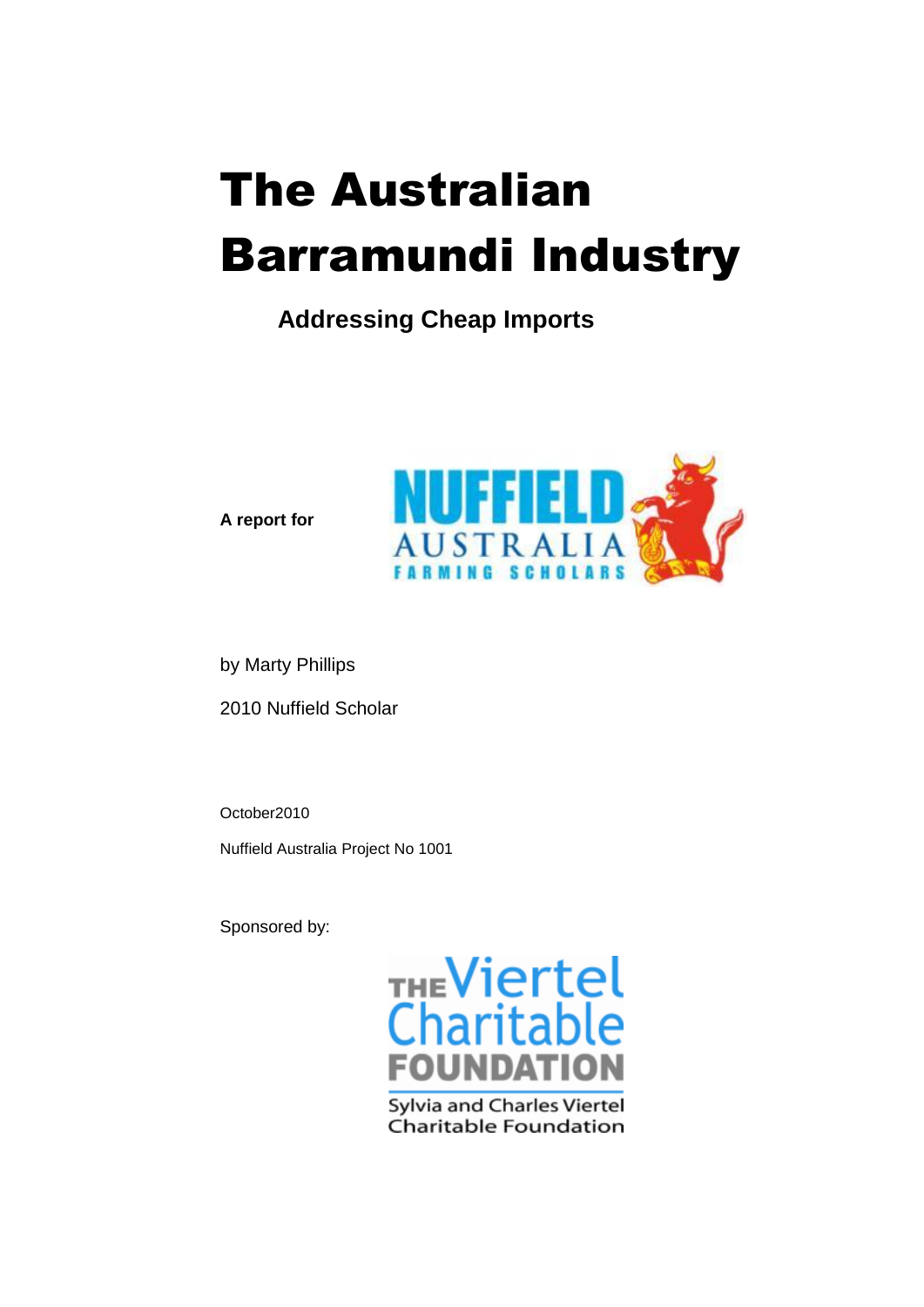© 2010 Nuffield Australia. All rights reserved.

This publication has been prepared in good faith on the basis of information available at the date of publication without any independent verification. Nuffield Australia does not guarantee or warrant the accuracy, reliability, completeness of currency of the information in this publication nor its usefulness in achieving any purpose.

Readers are responsible for assessing the relevance and accuracy of the content of this publication. Nuffield Australia will not be liable for any loss, damage, cost or expense incurred or arising by reason of any person using or relying on the information in this publication.

Products may be identified by proprietary or trade names to help readers identify particular types of products but this is not, and is not intended to be, an endorsement or recommendation of any product or manufacturer referred to. Other products may perform as well or better than those specifically referred to.

This publication is copyright. However, Nuffield Australia encourages wide dissemination of its research, providing the organisation is clearly acknowledged. For any enquiries concerning reproduction or acknowledgement contact the Publications Manager on ph: (03) 54800755.

**Scholar Contact Details** Marty Phillips PEJO Enterprises PO Box 2103 Innisfail Qld 4860

Phone: 0408835447 Fax: 0740632348 Email[:marlinka@bigpond.com](mailto:marlinka@bigpond.com)

In submitting this report, the Scholar has agreed to Nuffield Australia publishing this material in its edited form.

#### **Nuffield Australia Contact Details**

Nuffield Australia Telephone: (03) 54800755 Facsimile: (03) 54800233 Mobile: 0412696076 Email: enquiries@nuffield.com.au PO Box 586 Moama NSW 2731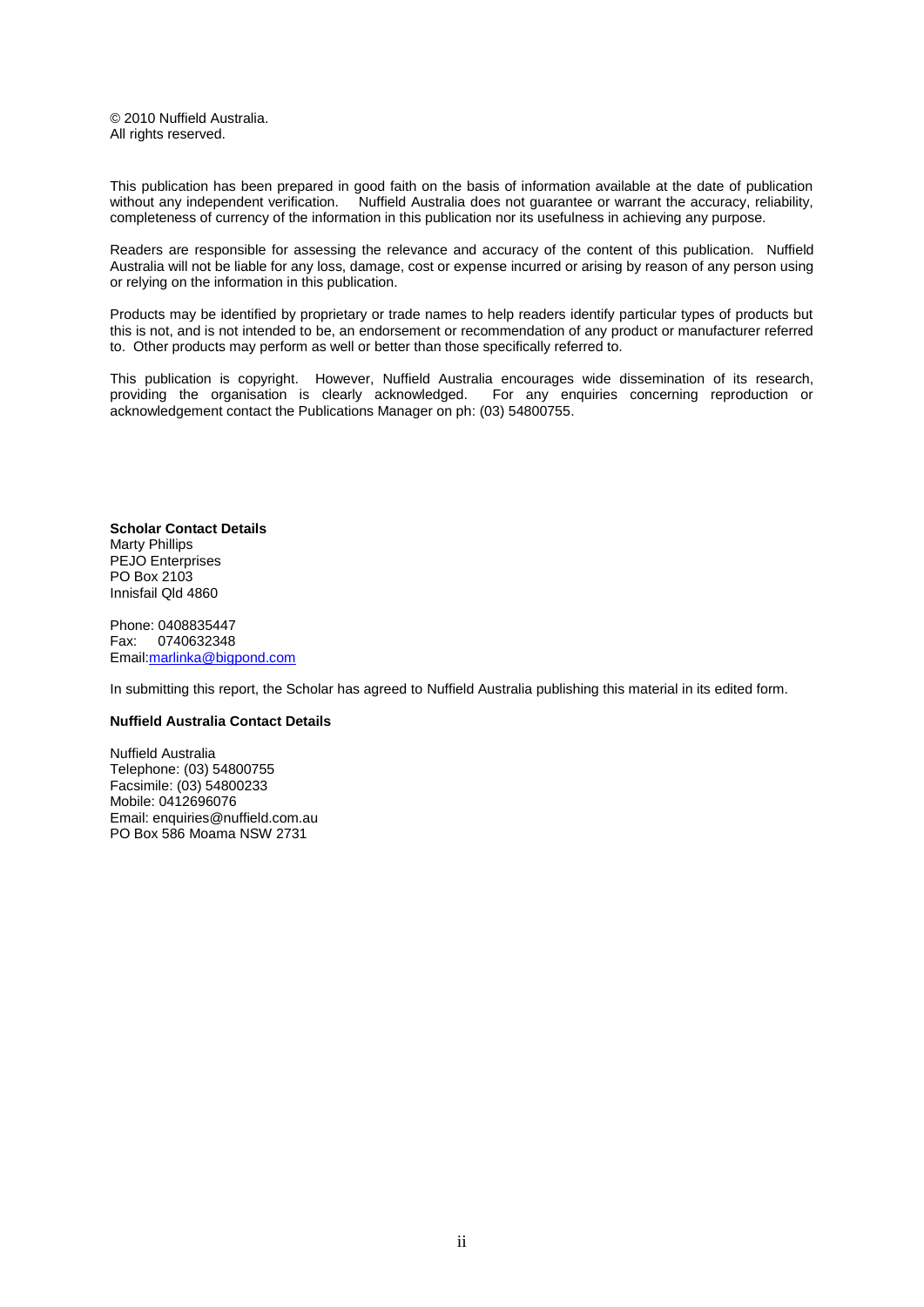### **Foreword**

Declining fish stocks and reduced rates of capture of wild fisheries catches and an increase in global demand for seafood has lead to an increase in production from the Aquaculture sector. Many aquaculture species are experiencing exceptional growth (Figures 1&2). The Barramundi industry is no exception.

Barramundi farming in Australia is coming under increased pressure from cheaper imported product from South East Asia. Production in these countries is less regulated and has a lower cost of production. If Australian producers are to survive in this climate they will have to implement systems of differentiation and promote their product against the competitors. Underlying any promotion program there must be a high, consistent level of product quality. Some production systems in the Australian industry can have quality issues which must be overcome to ensure consumer confidence is always maintained throughout the industry going forward.

The aim of this project is to gain knowledge from other aquaculture sectors, globally, of how they overcome some of the abovementioned issues. Then, through the dissemination of this information, will hopefully provide some guidance for the Barramundi industry in Australia in dealing with the issue of cheaper imports.

We are not alone facing such challenges. Virtually every other global industry visited during this study has very similar issues to those experienced in Australia. A lack of action will result in our position being further eroded to a point where the production of Barramundi in Australia will no longer be commercially viable.

This Nuffield study project was funded by The Viertel Charitable Foundation.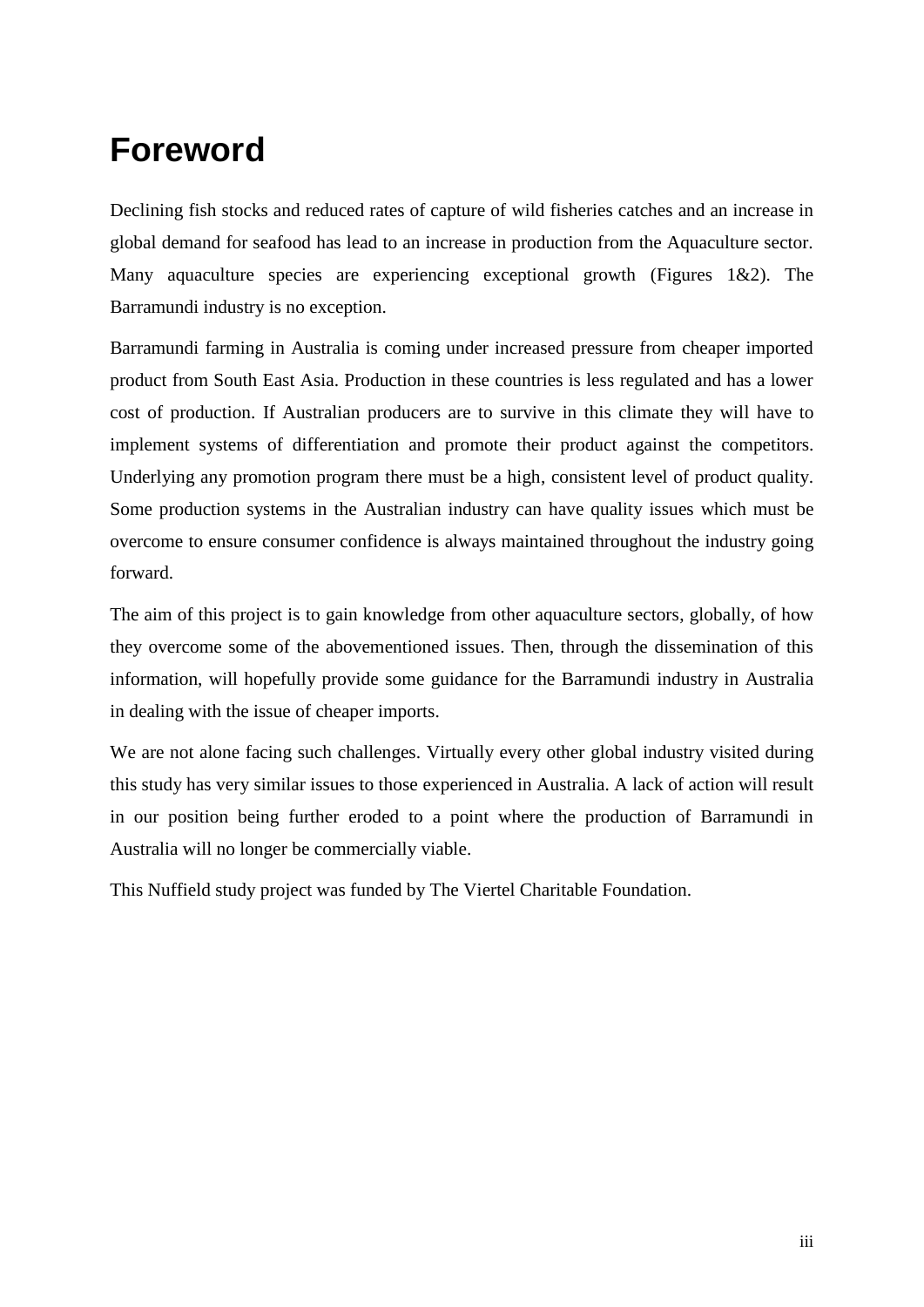

**Figure 1: Global production and expected production of seafood 1950 to 2020** *Source: Bransden, 2010*



**Figure 2: Norwegian salmon export price and costs, and global salmon production 1985 to 2010** *Source: Bransden, 2010*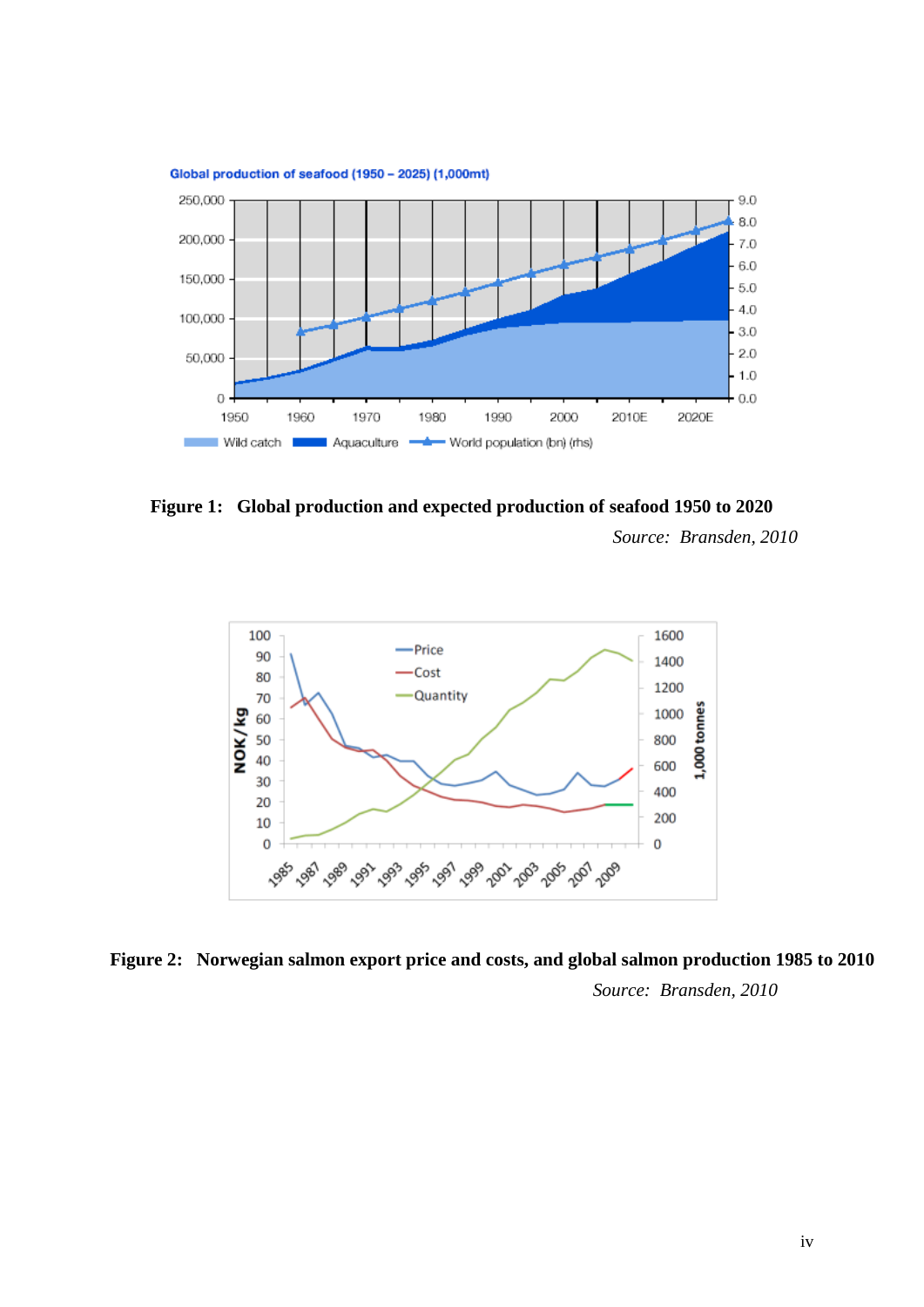# **Acknowledgements**

I would like to thank the team from Nuffield Australia, in particular Jim Geltch, David Brownhill and Michael McKellar and my sponsor, The Viertel Charitable Foundation for the amazing opportunity and journey I have undertaken.

To all the people who have so generously given up their time to share their knowledge and experience with me, I am truly grateful. It is an amazing experience to be received in such an open and warm manner as I have during my quest for knowledge.

To my parents, Lew and Mari, my farm supervisor, Roberta Mizzi, staff and service providers who have kept the business prospering while I have been away; thank you for enabling me to gain the Nuffield experience.

Finally, and most importantly, to my wife Linda, and children Harvey and Emma; thank you for allowing me to go on this journey. Without your support, assistance and encouragement before, during and after my travels, none of this would have been possible.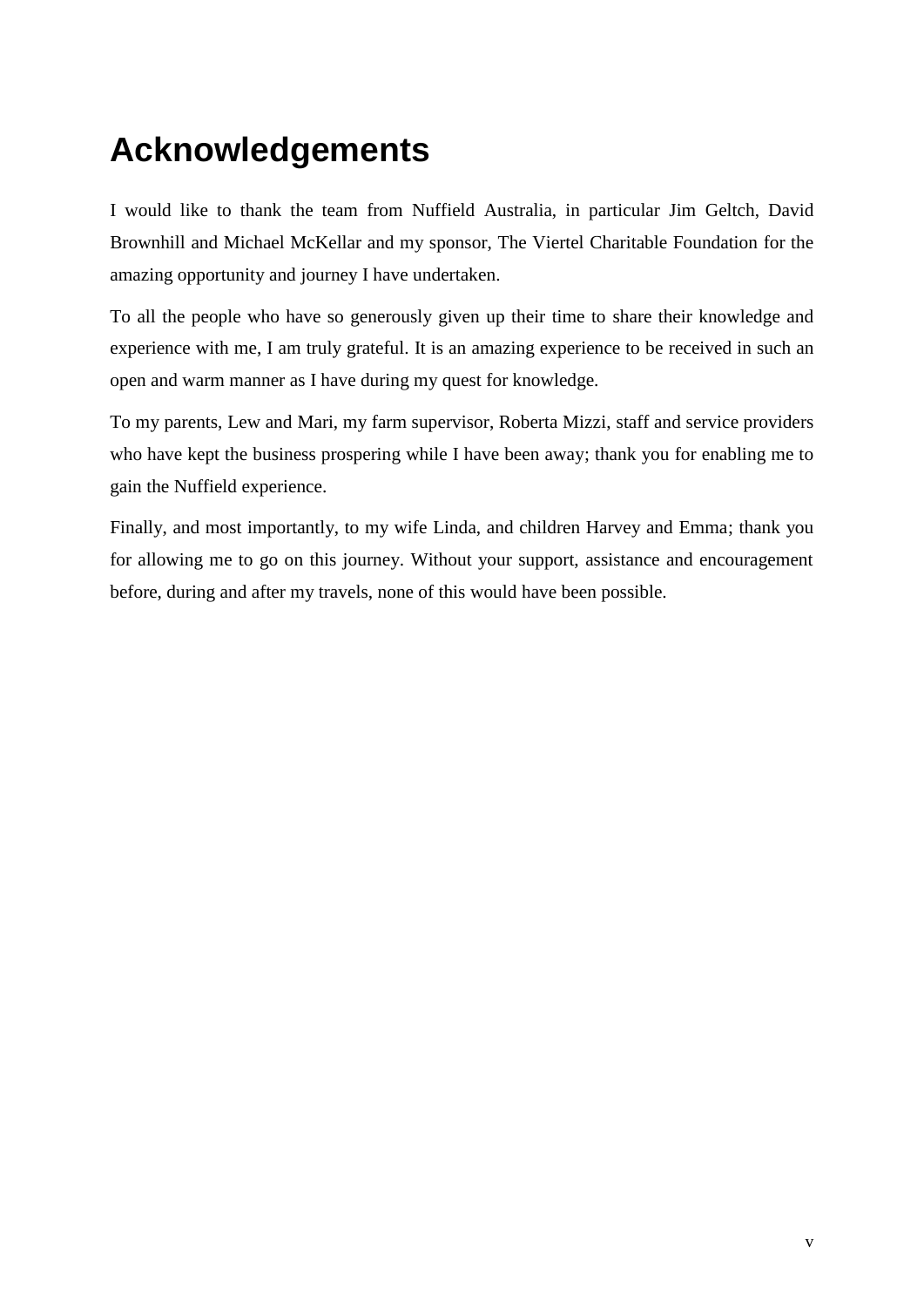# **Abbreviations**

- USA United States of America
- UK United Kingdom
- MIB methylisoborneol
- COL Country of Origin Labeling
- PGI Protected Geographical Indication
- EMS Environmental Management Systems
- EU European Union
- NIR Near Infra Red
- SQS Scottish Quality Salmon Program
- FCR Food Conversion Ratio
- QA Quality Assurance
- SEA -South East Asia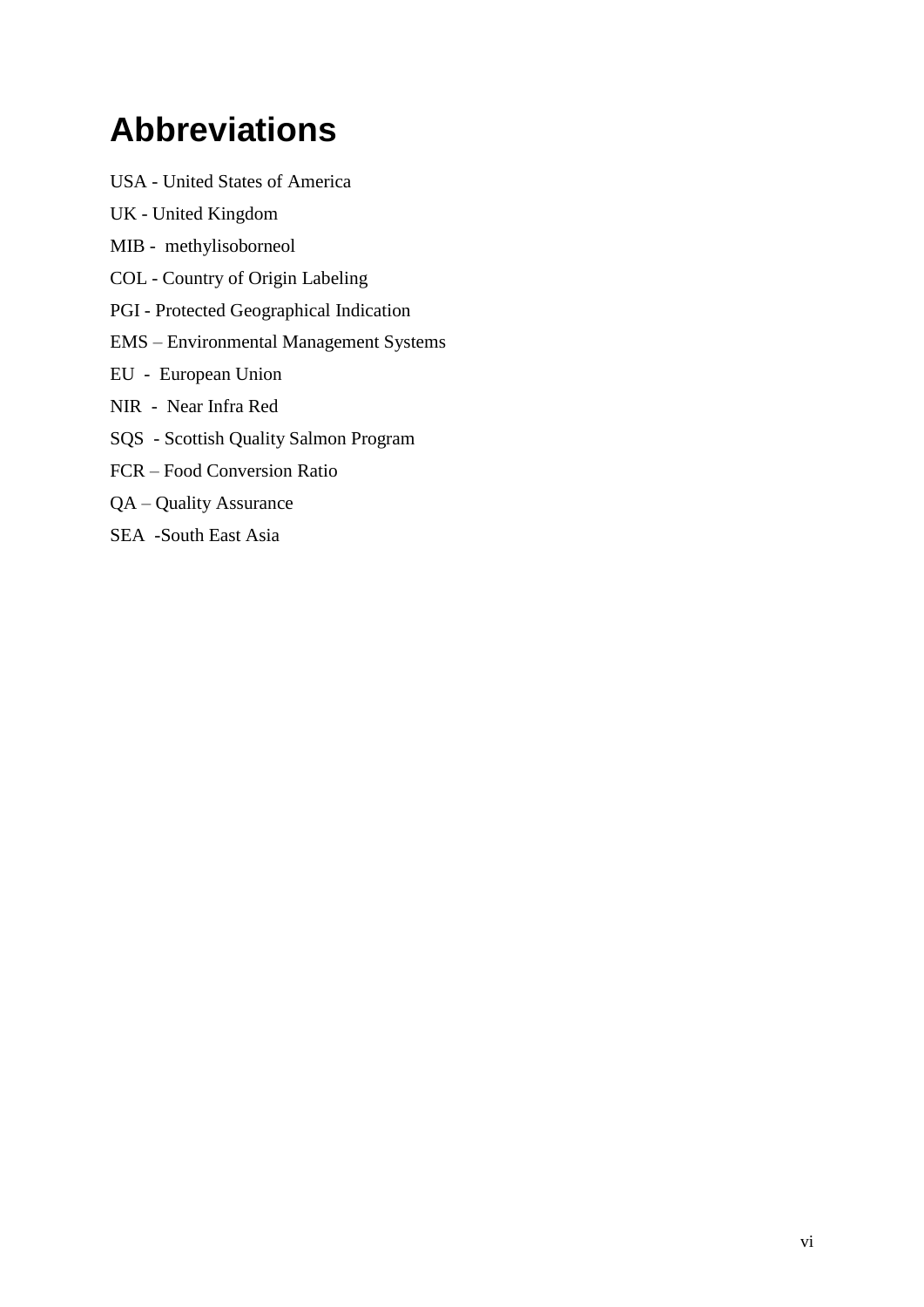# **Contents**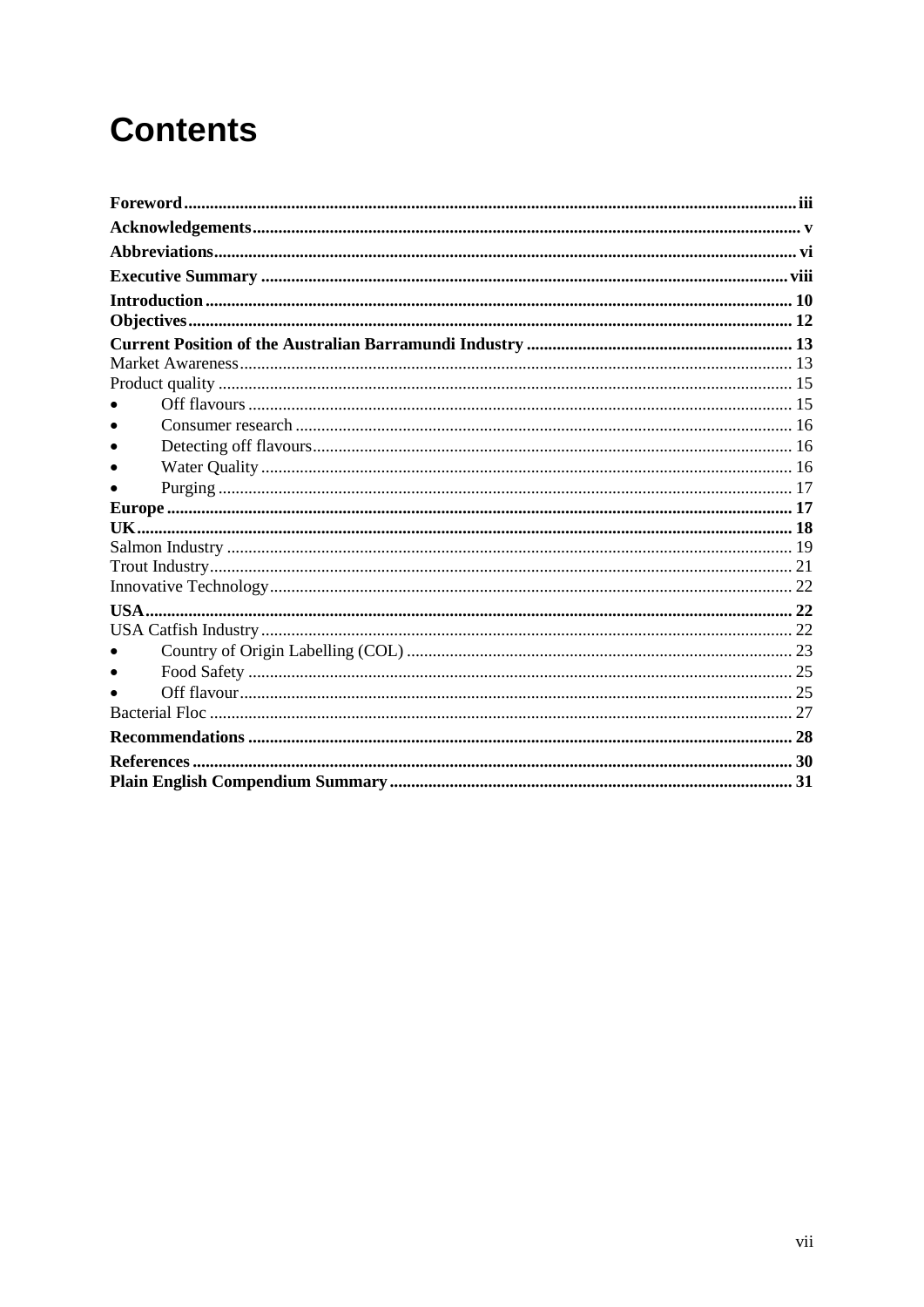### **Executive Summary**

Barramundi farming in Australia is coming under increased pressure from cheaper imported product from South East Asia. Even the Basa (*Pangasius)* Catfish industry in Vietnam, a large source of much of the cheap imported product is struggling to remain profitable at the moment because prices are so low. Production in these countries is less regulated and has a far lower cost of production. If Australian producers are to survive in this climate they will have to implement systems to differentiate and promote their product, as being different from the competitors. Underlying any promotion program there must be a high level of product quality. Some aquaculture production systems in Australia can suffer flesh quality issues which must be overcome to ensure consumer confidence in this iconic Australian fish.

To address the issue of low cost imports I visited the Scottish Salmon Industry who experienced similar problems several years ago with cheaper product coming from Chile and Norway. The industry needed to promote the high quality product they knew they cultured compared to the imported fish and hence developed a program called Scottish Quality Salmon. This was the basis for developing the Tartan Quality Mark and Label Rouge Brand. This program has also been the basis for helping industry address the increasing pressure of Government regulators on their industry which is also a major issue to the Barramundi Industry in Australia. Cheaper imports are also a problem in the other industries visited, including the Trout industry in the UK; the Trout industry in Denmark; several recirculation industries (including Sturgeon, Eels, African Catfish, and Pike Perch) in the Netherlands; the Catfish industry in the USA; and several other smaller industries in the USA.

To examine the flesh 'off flavour' issue experienced by many aquaculture industries, I also visited a number of experts, in the abovementioned sectors.

Cheaper imports and off flavour were discussed with virtually every industry I visited. With the exception of the Scottish Salmon industry, all industries I visited were in a similar situation regarding having to deal with cheaper imported product at this point in time. However, Barramundi has the enviable position of already being well recognized in the market place. Bennett (2009) highlighted 'the product itself is more important than the provenance'. To maintain this positive position in the market place the issue of 'off flavours' in fish flesh must be resolved (USDA 2000, 2010).To overcome the problem of 'off flavours' in the fish flesh, one of two objectives must be met. The algal and bacterial species that produce the compounds geosmin and methylisoborneol (MIB) must be removed from the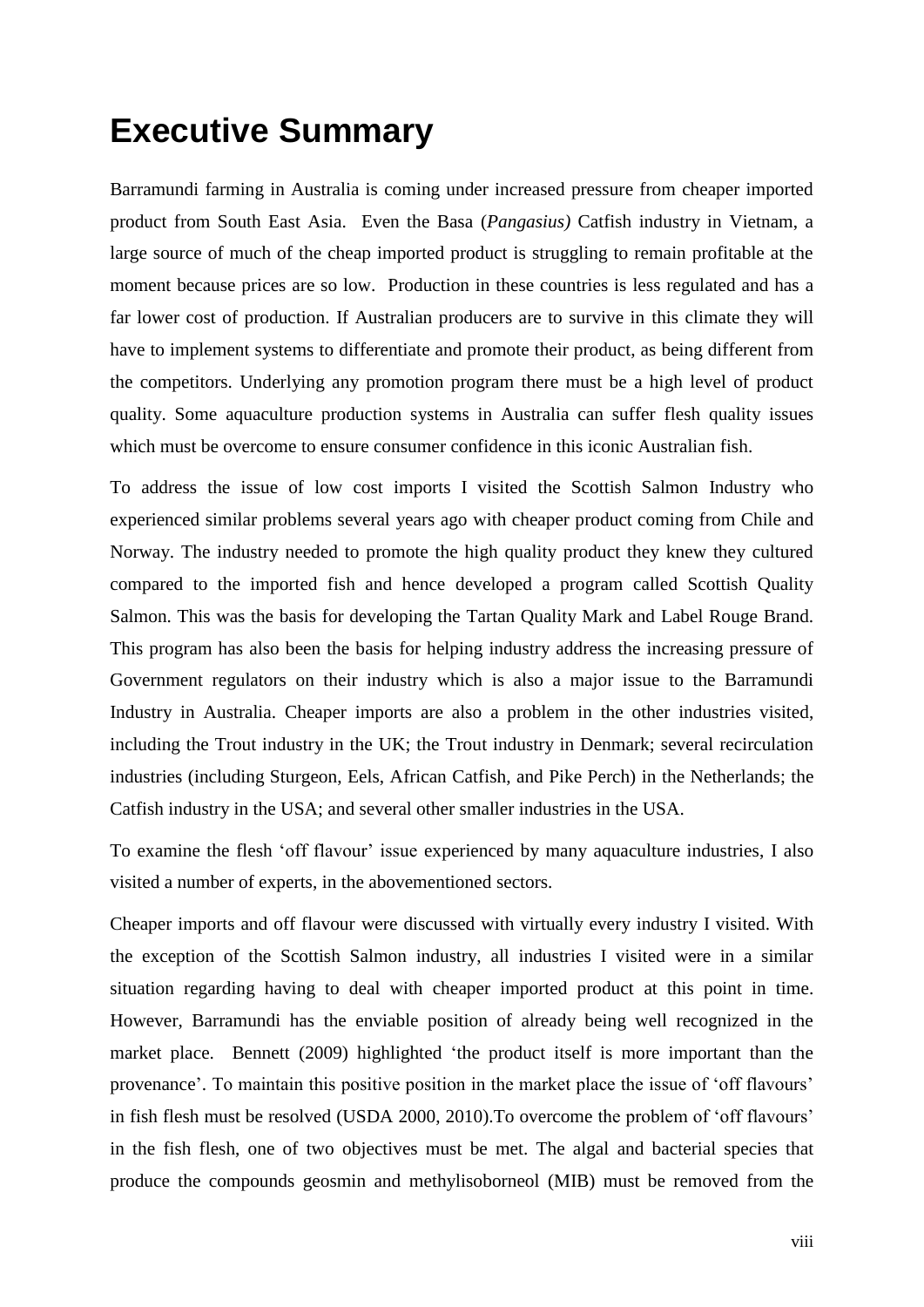production system. This could prove difficult for some production systems. Alternatively, purging the fish in clean water for a few days, or as long as necessary, prior to harvest, has been shown to reduce the level of 'off flavours'.

To address the issue of imports, the Australian industry should continue to differentiate from the imported product. All such credentials would form the basis for a positive marketing program. This could possibly be the 'Australian Quality Barramundi Program'. Country of Origin Labelling (COL) would also play an essential role in differentiating our product from the imported product.

The name 'Barramundi' would be an excellent candidate for Protected Geographical Indication (PGI) status. It has been used in Australia for approximately 40 000 years and is regarded as an iconic and premium product both here and overseas (Figure 3). I think this would be difficult to achieve in the Australian political climate of free trade. However, I feel it is worth pursuing with regulators and Governments at all levels, as industry time and resources permit. If this could be achieved it would have huge ramifications for the Australian Industry.

This report is a summary of findings from my investigation into global aquaculture, with similar problems currently facing the Australian Barramundi Industry. These include the increasing pressure from cheaper imports, and the issue of 'off flavours' in fish flesh. It is intended to provide a guide to all aspects of the industry as to how to combat these problems. This report would be beneficial to service providers, regulators, researchers and most importantly, farmers.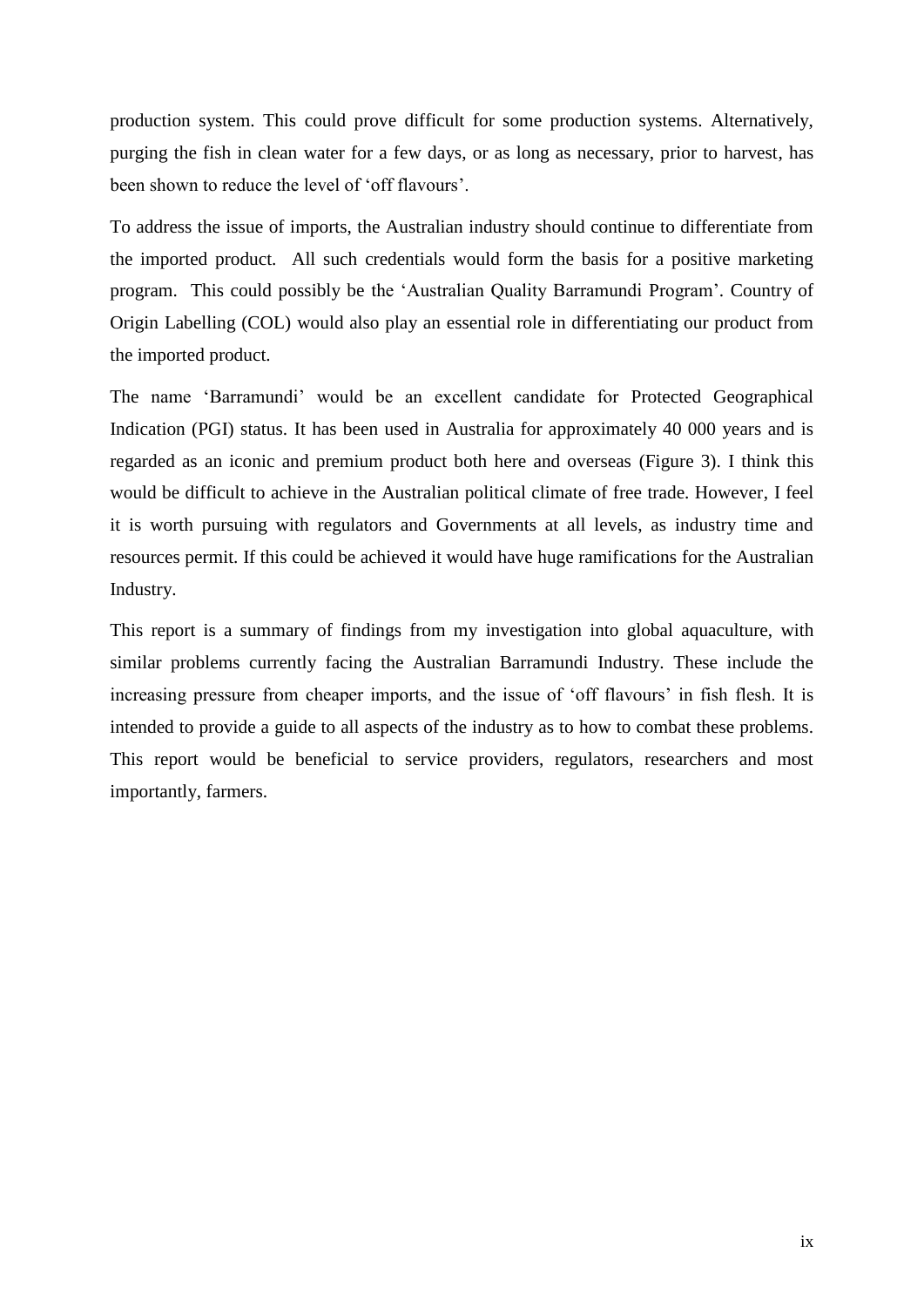### **Introduction**

I have been involved in Agriculture the whole of my life. I was raised on a sugarcane farm near Innisfail in North Queensland, Australia. I attended an agricultural boarding school during my secondary education. My tertiary education involved two years at Gatton Agricultural College (now University of Queensland, Gatton Campus) where I received an Associate Diploma of Applied Science and a further four years of external study, while working full time, through Charles Sturt University at Wagga Wagga, NSW, to receive a Bachelor of Applied Science.

My first employment after graduating was with the Bureau of Sugar Experiment Stations (BSES) at Tully, Queensland. I was a research assistant working with nutrition and pathology. I later become the Farm Manager of the station in Tully. After four years in Tully, I was transferred to Bundaberg, Queensland, and worked as an Extension Officer for two years.

After gaining some industry experience, I returned home to the family farm with my wife Linda. We continued to grow sugarcane, but also expanded the area of bananas that my father had recently begun cultivating. After approximately five years, we ceased growing sugarcane and produced mostly bananas and a few papaya which were introduced as a break crop from the bananas. Although the income per hectare was much higher with horticulture than sugarcane, we acknowledged we were at risk from having a less diverse income stream. Two tropical cyclones in three years certainly highlighted this. These horticultural crops are very sensitive to strong winds and our production was greatly reduced during this time.

These natural disasters encouraged me to explore further diversification options. Aquaculture, although very capital intensive and certainly not without risk, seemed attractive in that it is much less susceptible to the threat of cyclones. It would complement our existing enterprises. We started down the path of acquiring a site, applying for the necessary permits, which was not easy, and constructing the first stage of ponds, raising some Barramundi and finally sending some off to market. Eight years later the farm is fully developed and stocked so that next year we should be in full production of approximately 300 tonnes per year.

Unfortunately, we were not the only people who thought this was a good business plan. Production from within Australia and especially from overseas has seen the supply of Barramundi increase significantly over recent years. Production from SEA enjoys a lower level of input costs and regulation and therefore they can supply product cheaper than the Australian Industry.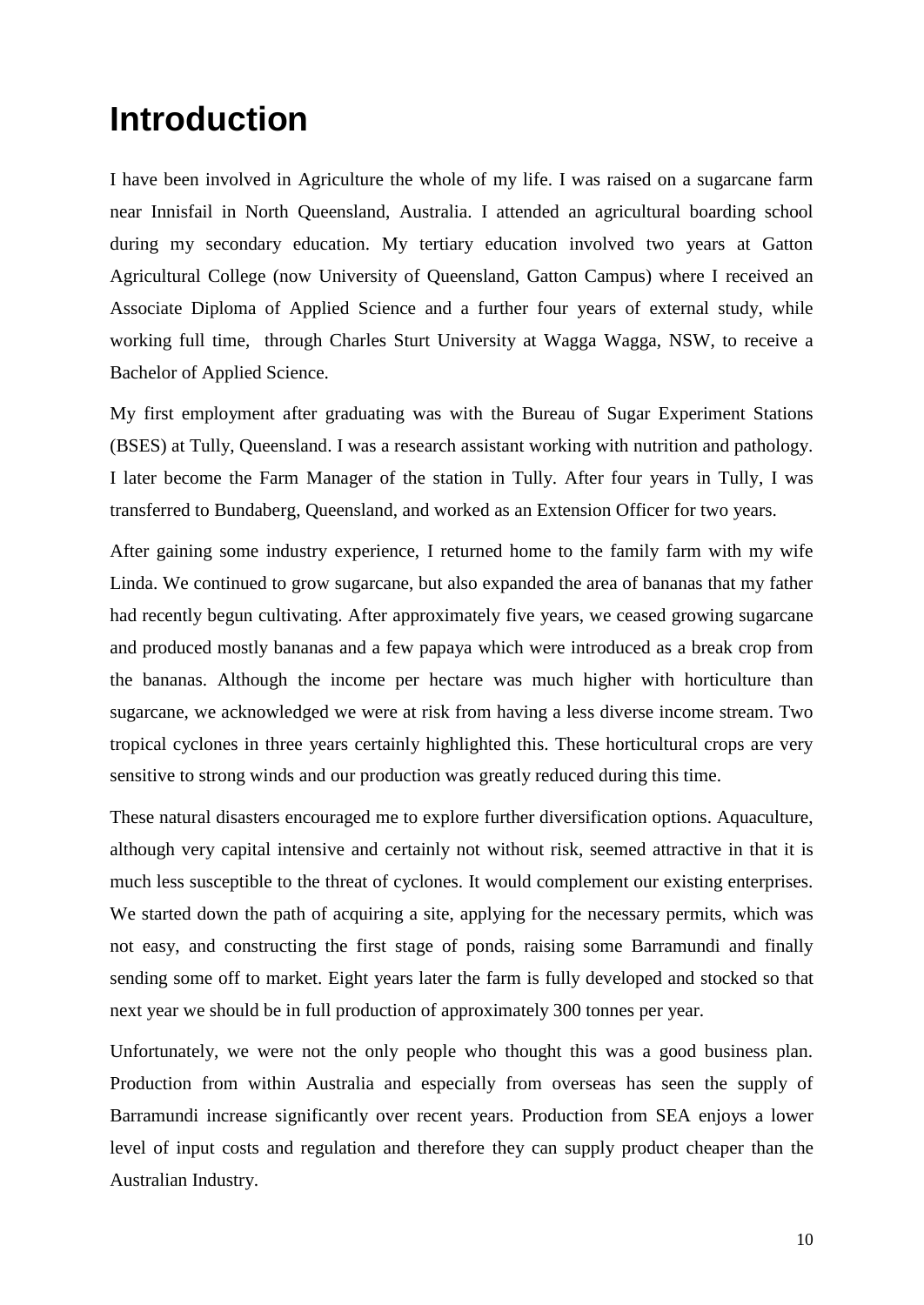I have been an active member in the executive of the Australian Barramundi Farmer's Association (ABFA) for the past five years. I am currently in my second year as President of this organisation.

I have spoken to many experts within Australia for advice on the issues I am investigating. Several trials have been conducted on our farm by industry suppliers and universities. I am participating in several programs working towards addressing the Barramundi Industry problems.

This report aims at trying to gain market share for the Australian product against the cheaper imports.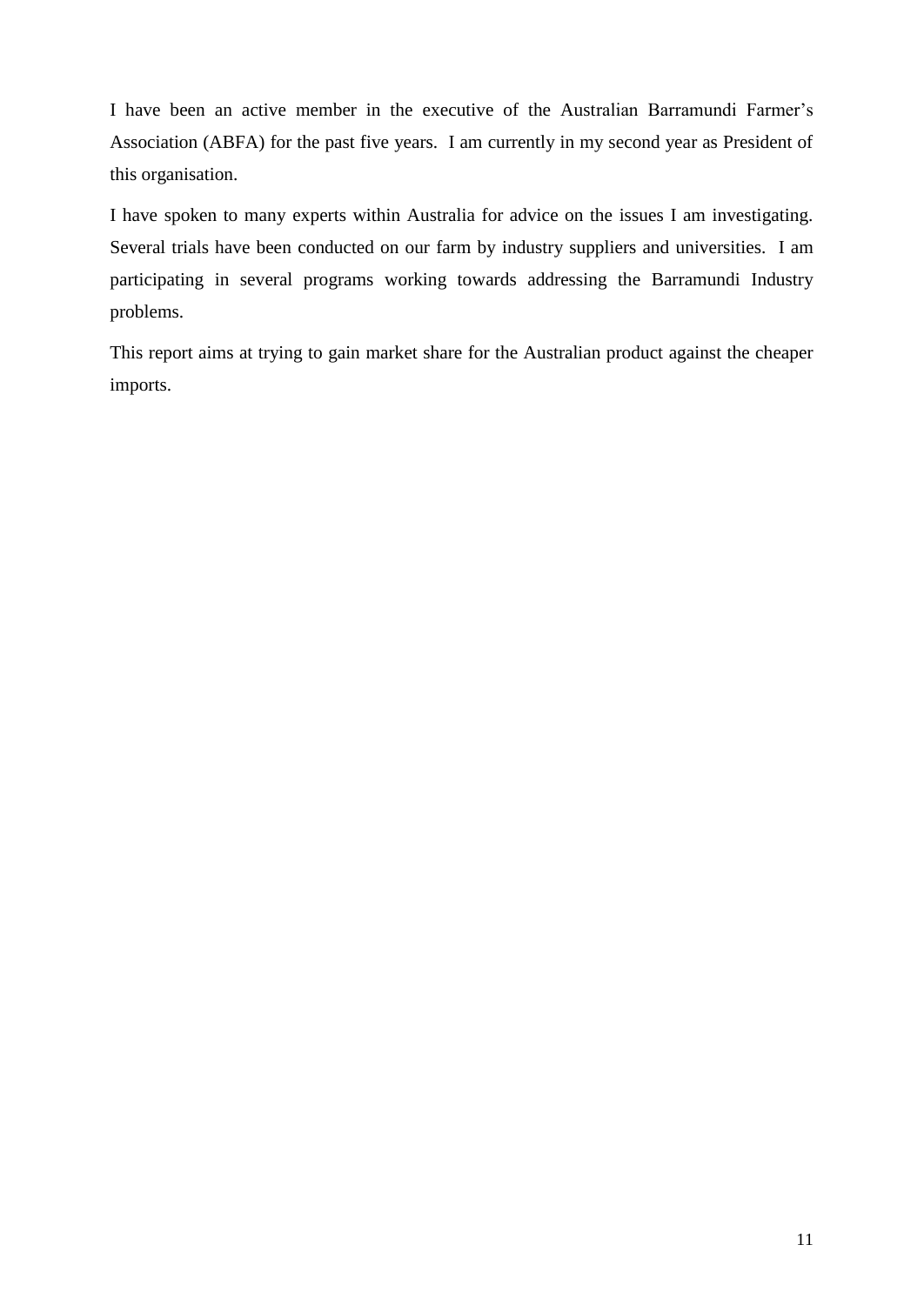# **Objectives**

The objectives of my Nuffield Scholarship are:

- To investigate various aquaculture industries, globally, and examine how they are dealing with the issue of cheaper imports.
- To study the Scottish Quality Salmon (SQS) program.
- To examine the issue of 'off flavour' in fish flesh and how various aquaculture industries deal with this problem.
- To explore the option of using a bacterial floc production system, to improve product quality.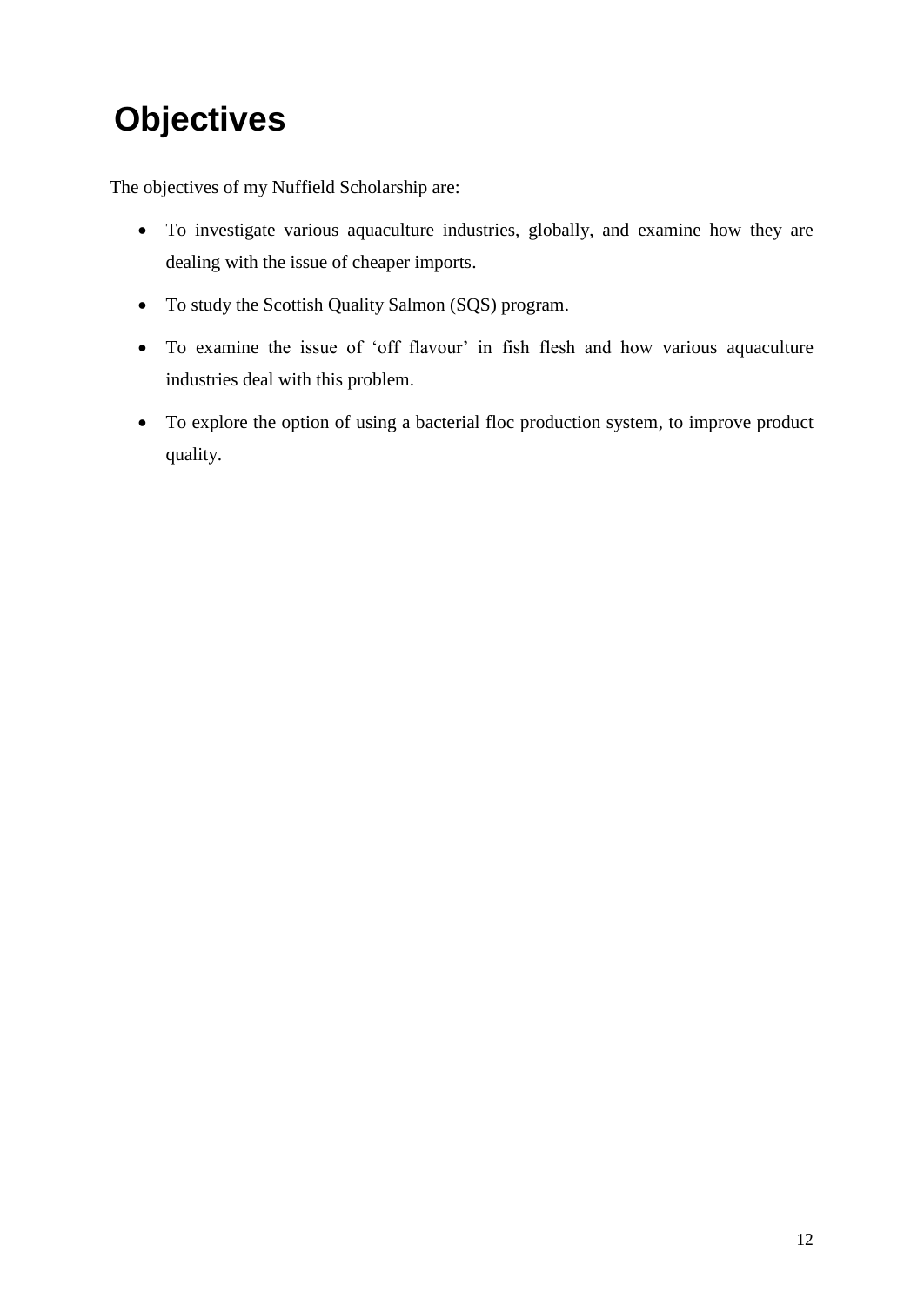# **Current Position of the Australian Barramundi Industry**

#### **Market Awareness**

Barramundi (an Aboriginal word for 'fish with big scales') has the enviable position of already being well recognized in the Australian Market place. A recent market survey by the industry highlighted the following strengths of the Australian product. Barramundi (Figure 3) has a firm white flesh, succulent, fine grained texture and mild flavour. Barramundi's moist texture makes it very versatile and well suited to all methods of cookery, including grilling, steaming, pan frying or Bar-B-Qing. Barramundi is low in fat, high in protein, low in cholesterol and contains the Omega 3 and Omega 6 fatty acids. Consumers consider Australian Barramundi to be a premium; great tasting, appealing, authentic and classy fish (Lawley, 2010). This research also mentioned some of the product quality issues the industry must deal with. These are mentioned later in this report.



**Figure 3: Australian-grown Barramundi**

*Source: M. Phillips, 2010*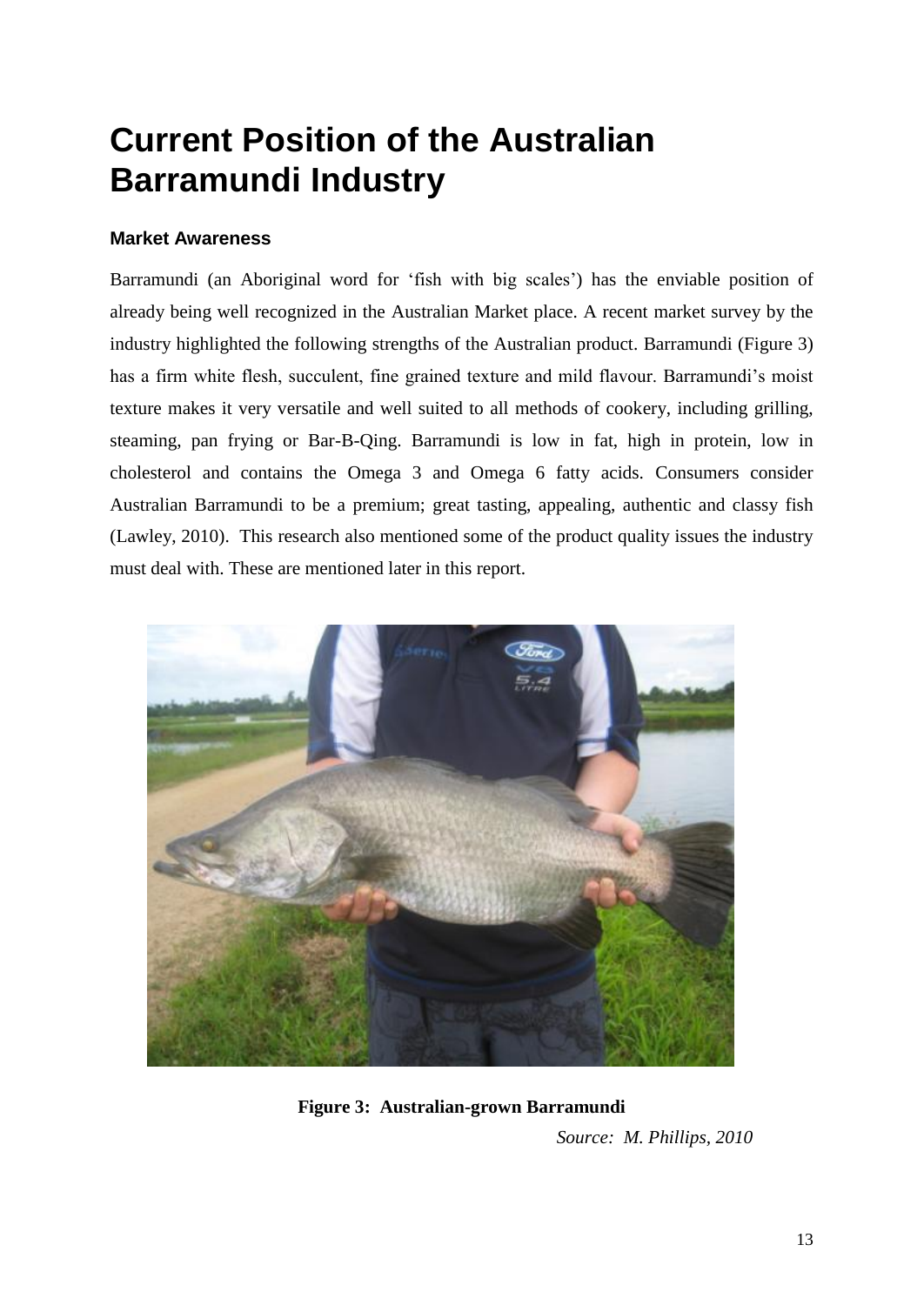Of seventeen fish species a group of participants were questioned about regarding fish consumption, Barramundi had one of the highest rates of awareness for these products. This report clearly illustrates consumer acceptance and underlying knowledge of the 'Barramundi' concept together with their preferences and trends. However, when questioned about its origin, the majority thought it was an Australian fish and were unaware of imported product (Lawley, 2010).Some industry information suggests that up to twice as much is being imported as is produced in Australia.

Barramundi is native to many parts of SEA, and has been farmed there for a number of years. In this region, it is commonly known as *Asian Sea Bass*. In 2007, the fish naming committee in Australia completed a review of seafood names so there was one name per species (Loveday& Palmer, 2007). The Asian Sea Bass coming into Australia had to be labelled 'Barramundi'. Producers in SEA promote this nomenclature and gain sales on this clean, green positive Australian image (Figure 4). Much of the Asian Sea Bass leaving SEA for Europe and North America is also labelled 'Barramundi'.



#### **Figure 4: Barramundi Fillets sold in a large supermarket chain, imported from Thailand**

*Source: Fisheries Research & Development Corporation*

Consumers in Australia thought they should be told where the product had been produced. Some had a strong loyalty preference to purchase seafood only produced from Australia. Food safety and environmental concerns were the main reason for this. The Australian industry has been able to use such claims to promote our product over the foreign product, and for the most part, these claims have been justified.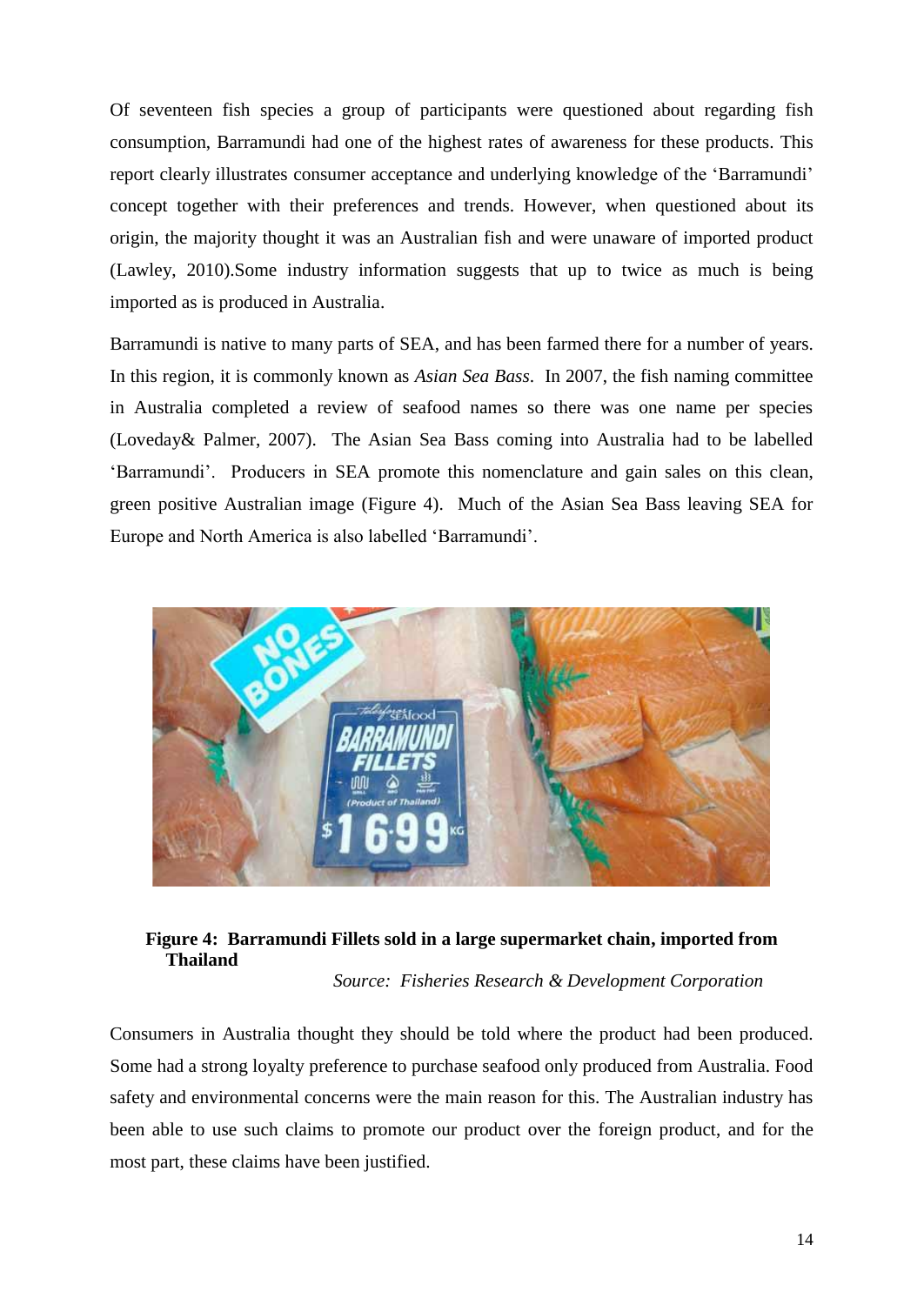However, a favourable political environment and desire by relevant Government authorities to develop the sector in these countries has seen the quality of some of their product increase substantially (C. Foster,personal communication, May 25 2010). The Australian industry must continue to work in this area, as the imported products are certainly gaining ground on us on this front.

The Australian industry has a residue testing program that is compliant with European Union (EU) standards, some of the strictest in the world. All producers must comply with the appropriate food safety regulations.

Industry is currently undertaking an Environmental Management Systems (EMS) program, and already has some of the tightest environmental regulation conditions anywhere in the world. The latest permit issued by authorities' states there must be a zero net discharge. The water leaving the farm must be the same quality as the water entering the farm. It is unsure if this project will proceed because of these tight regulations. This is an indication of where regulation is heading in our part of the world.

#### Product quality

As previously mentioned, Bennett (2009) highlighted 'the product itself is more important than the provenance'. This illustrates why this topic possibly holds the key to the survival of our Australian industry.

Once a consumer has had a negative experience, it is very difficult to get them to try it again. This makes it important to all producers, even if their product does not suffer from quality concerns. It is imperative that industry as a whole addresses this problem.

#### **Off flavours**

A significant issue affecting the aquaculture and water industries is the presence of off-flavour compounds in water, which cause problems by imparting an undesirable earthy/musty flavour and smell to water and fish. Two predominant off flavour compounds are geosmin and MIB (Figure 5). These compounds are produced by several varieties of cyanobacteria and algae (Lior guttman, 2008; Tucker, 2000). While this has no adverse health effects on either the consumer or the fish, it does have a profound effect on consumer acceptance and marketability (Robertson, 2006).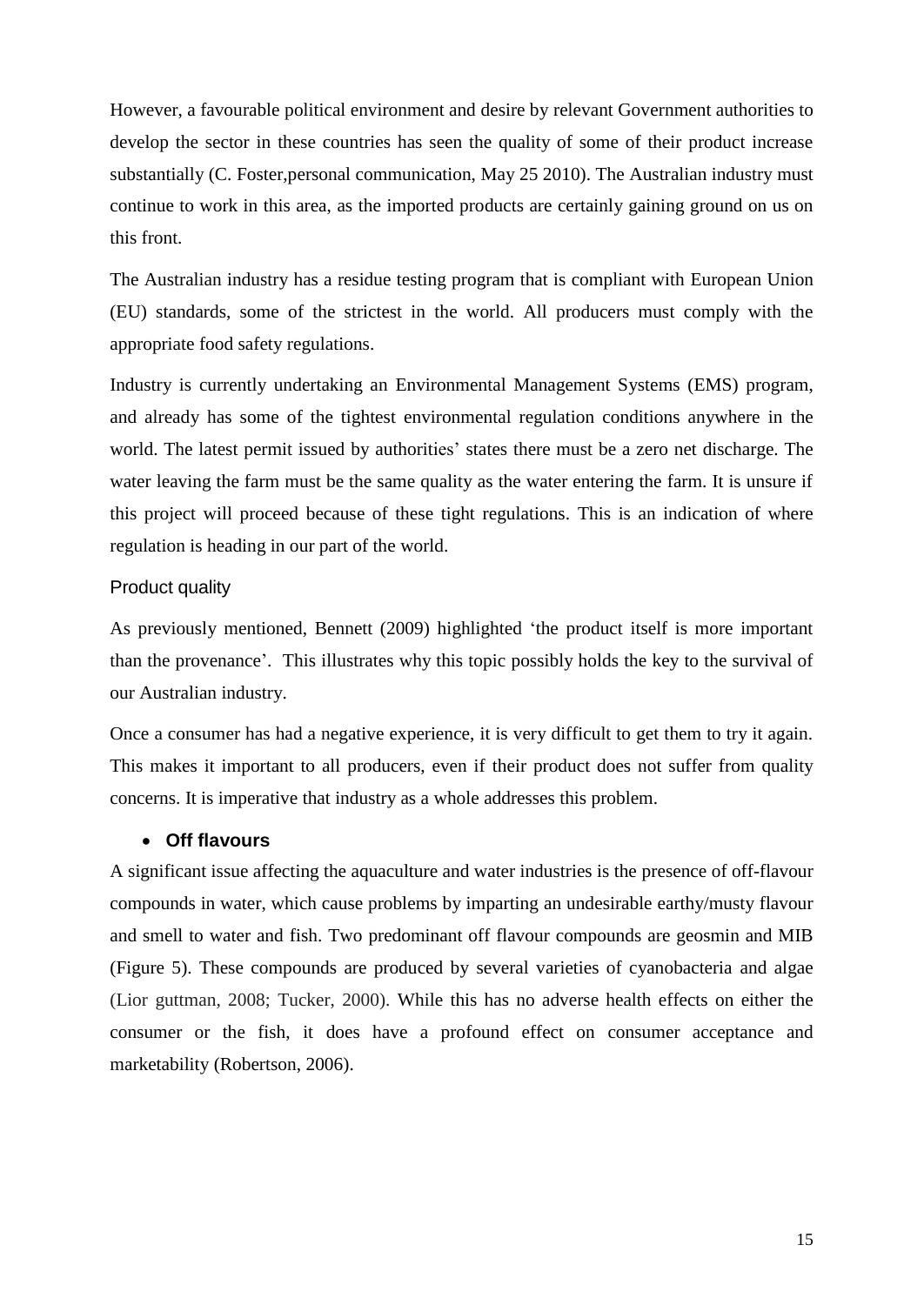

**Figure 5: Compounds which produce the 'off flavour' in fish flesh**

*Source: Journal of Agricultural Food Chemistry, 2003*

#### **Consumer research**

The previously mentioned market report commissioned by the industry highlighted 'noticeable off flavour' as a negative correlation to overall liking, with some samples. This similar message has also been conveyed in other studies conducted previously on this topic.

#### **Detecting off flavours**

Measuring the level of geosmin and MIB in fish flesh is a difficult task. Chemical analysis is generally unreliable and expensive. A replicated trained sensory evaluation panel is used as an assessment for research purposes (Glencross, 2007).Near Infra Red (NIR) technology has also been demonstrated to have the potential to accurately determine the content of compounds present (Smyth,2006). These are not practical for on farm use. Simply, cooking a small piece of fish and taste testing it is the easiest form of on farm testing. Farm staff can be used as tasters to determine product quality. This is the most common method of detection used, observed in my travels.

Research overseas is also working on detecting the level of the compounds in the water. It is easier to detect in water than it is in fish flesh. As previously mentioned, if it is in the water, it is in the fish (N. Jorgensen, personal communication, June 23 2010).

The Barramundi Industry has recently engaged a team of scientists through the Seafood Cooperative Research Centre (CRC), Queensland, to develop a calibrated smell test. This would involve impregnating a set of felt pens, or creating a liquid with known levels of taint causing compounds. These could be used on farm to help determine the level of compounds present, prior to harvest.

#### **Water Quality**

Several varieties of cyanobacteria and algae are known to produce geosmin and MIB. These compounds are common in both recirculation and freshwater production systems. It is rare to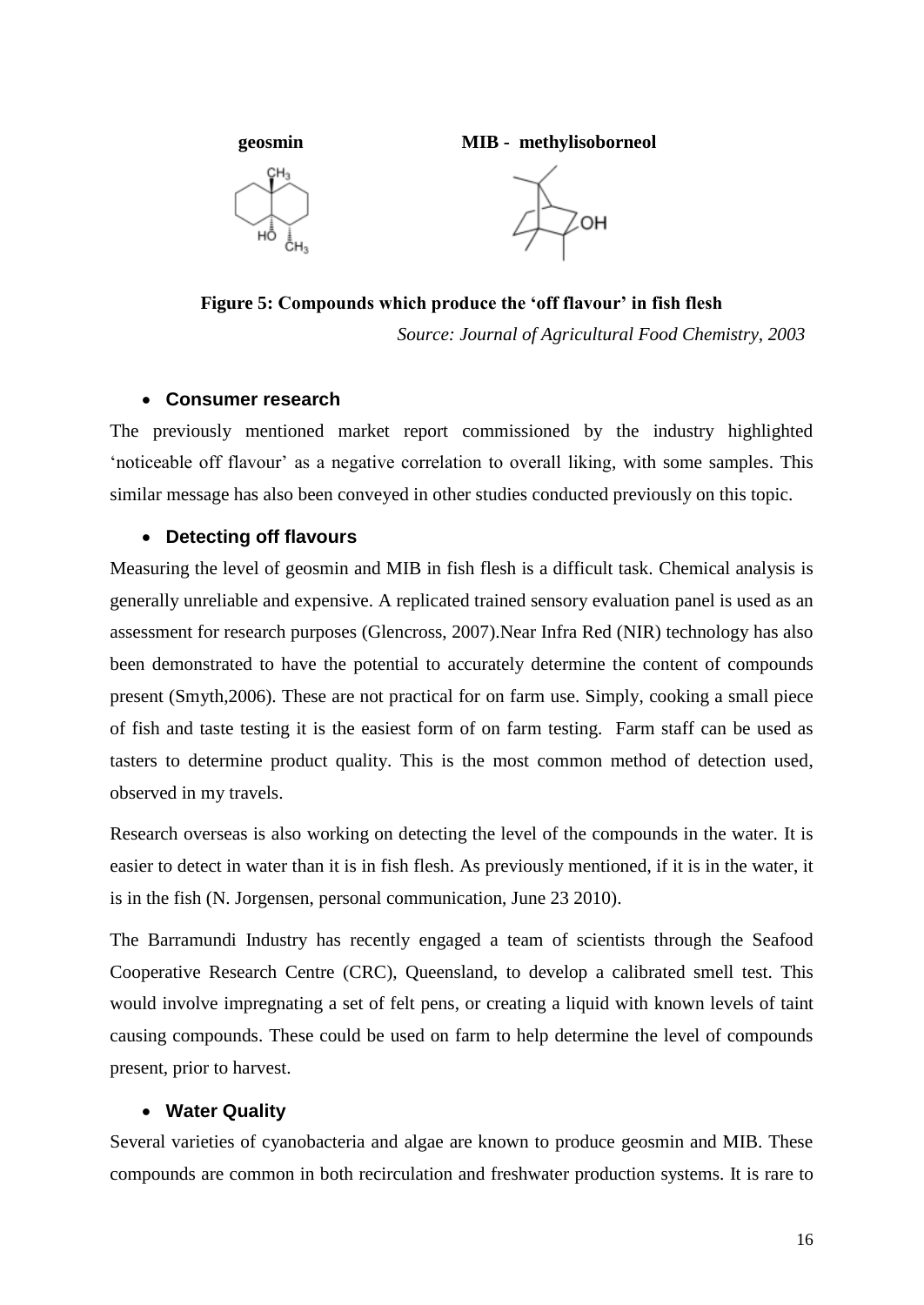find these issues where there is a high level of salt water used to produce the fish. Removal of geosmin and MIB from potable waters has proven to be inefficient using standard water treatment such as filtration, coagulation, flocculation, sedimentation and chlorination. Activated carbon and membrane processes can physically remove geosmin and MIB, but do not destroy them. Ozone treatment can be expensive (Bellu, 2007).

Research has shown the compounds are rapidly taken up through the gills of fish. It takes longer to depurate from the fish than it takes to be adsorbed (Glencross, 2007).

#### **Purging**

One method of overcoming this problem is to purge (purify) the fish in water free of geosmin and MIB producing compounds. It has been shown the off flavour of the fish can be halved after 24 hours of purging and further reduced again with each successive day up to five days of purging (Glencross, 2007). During this time the fish are not fed and the geosmin is diffused out of the fish into the clean water. The rate at which this happens depends on a number of factors including temperature, level of geosmin in the fish, and the size of the fish.

For farms with a source of clean water this would be relatively easy to implement. This practice is routinely carried out by some producers, but not all. For those that have a problem, this practice should be implemented to improve product quality. For those who do not have a source of clean water, the problem is somewhat more problematic. Purging fish containing a high amount of 'off flavour' should have the problem reduced to a negligible level well within one week (Glencross, 2007).

### **Europe**

There is a great deal of pressure from imported fish into the European market. Basa, from SEA, and Trout, from Eastern European countries, are readily available in this market. These industries enjoy a lower cost of production than the European industries visited. While governance is important to many Europeans, price is becoming an ever increasing consideration when purchasing seafood in the current economic climate.

During travel through Denmark, the Netherlands and the UK, virtually all production systems incorporated a purging system to clean the fish prior to sale (Figure 6).Species encountered being cultivated include Trout, Eels, Pike, Perch, Sturgeon, Tilapia, African Catfish, and many ornamental aquarium species. These were all fresh water production systems. A substantial part of Australian barramundi is produced in salt water systems.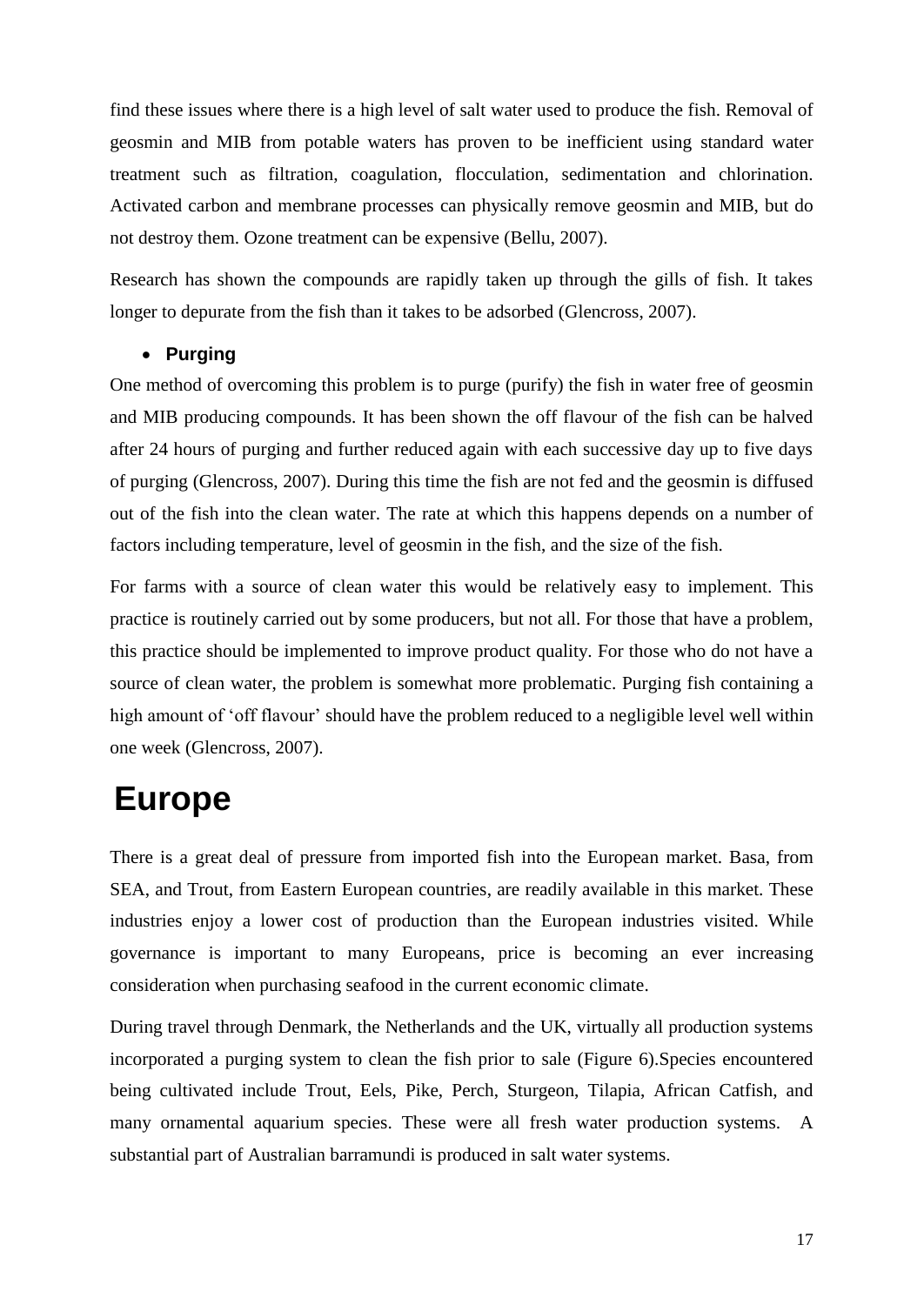The fish in these systems are in either raceways or indoor recirculation production systems. The fish are kept at relatively high densities 50 to 150 per  $m^3$ , and are used to being handled and are transferred between tanks easily (J. Van dooren, personal communication, 29 June 2010).



**Figure 6: Sturgeon in a recirculation system in The Netherlands. These fish are purged for up to 6 weeks prior to harvest of its valuable caviar.**

*Source: M. Phillips, 2010*

This is much different to how much of the Barramundi is produced in Australia. Here, it is grown extensively in ponds at densities of up to 4 kg per  $m<sup>3</sup>$ . Transferring these fish from the pond to a purging system would be a challenge, but I am sure achievable. Recirculation systems, similar to those in Europe, and sea cages are the other ways Barramundi are reared in Australia.

# **UK**

Quality assurance systems have played a big part in the development of the aquaculture industries in the UK. It has been useful for marketing purposes to customers, and also for addressing the issue of Government regulation.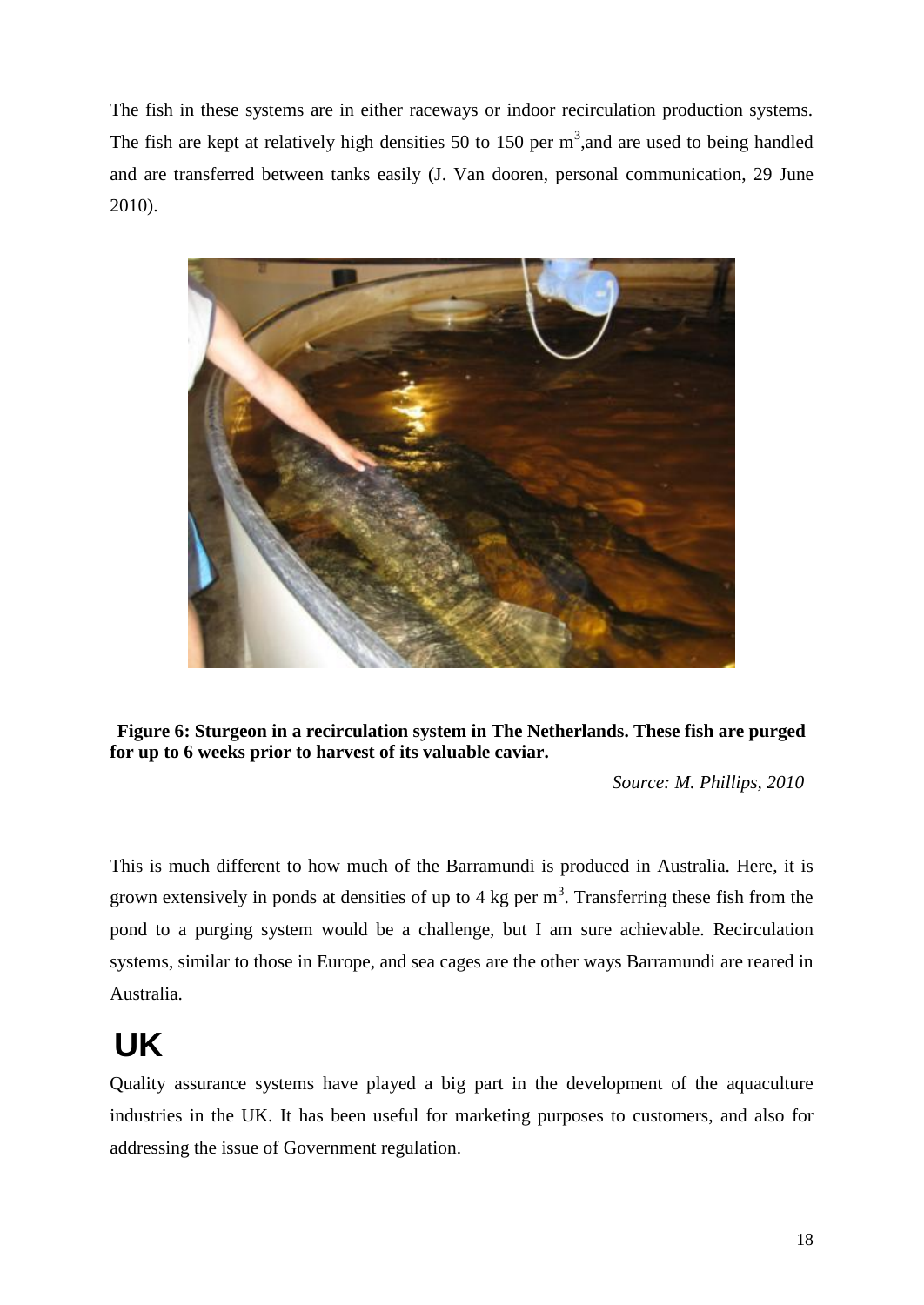#### **Salmon Industry**

The Scottish Salmon industry is the only sector visited that was currently not receiving low product returns. This is due to the reduction in production of salmon from Chile, as a result of a disease outbreak. There is a global shortage of salmon at present and prices are very high. Total production in Scotland is around 140 000 tonnes. There are only four main producers. These are all obviously very large, vertically integrated companies farming multiple sites for all aspects of production. Each company is also aligned with a major retailer, who is the major outlet for their product (J. Smith, personal communication, 6 July 2010).

The main reason to travel to Scotland was to investigate the Scottish Quality Salmon Program (SQS). This program was developed in the late 1980s as competition from mainly Norwegian product increased. The main driver for its' development was to provide an increased level of quality assurance throughout the production cycle. It covers all aspects of production from the brood stock and the egg, through to harvest. This includes:

- Consumer Assurance
- Fish health
- Protecting the environment
- Welfare and Husbandry
- Feed and feeding (Strategic Framework for Scottish Aquaculture, 2003)

Marketing campaigns that were developed from the initial SQS include the Tartan Quality Brand and Label Rouge (Figure 7), a French accreditation that attracts a 25% premium, but does not take a lot of volume. There is little industry based promotion at present. Demand currently exceeds supply so there is little need to increase sales. Also, marketing programs developed between producers and the retailers are aligned with reducing the need for general product promotion. The SQS worked very well when it was first developed (I. Mitchie, personal communication, July 6 2010). Its' uptake was so successful that it was soon compulsory for all members of the Scottish Salmon Producers Association to have this program implemented if they wanted to be a member. The Scottish Salmon Industry also gained PGI status (Figure 7) in 2004. This was the first industry outside mainland Europe to achieve this level of accreditation which has especially benefitted exported product. It has little impact in the domestic sales. COL was of much greater benefit in the domestic market (J. Smith, personal communication, July 6 2010).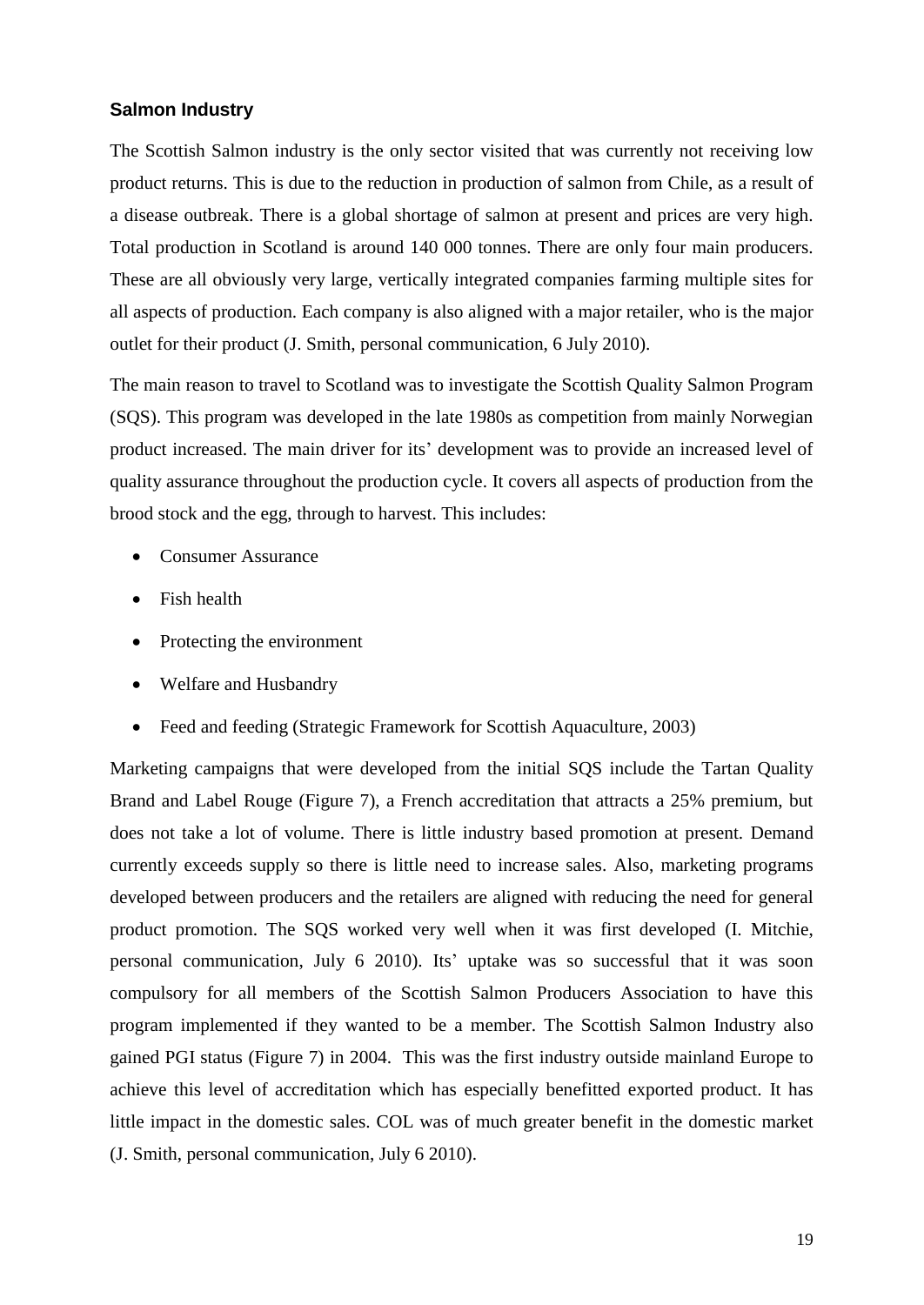The industry has also taken up many other accreditation schemes. These include Freedom Food and Marine Stewardship Council. In some ways, these accreditations have rendered the initial SQS obsolete. They cover individual aspects of the production cycle and collectively do what the SQS program set out to do in the first place. This agenda is driven partly by retailers seeking to gain a competitive advantage over their competitors. Any gain is often short lived as others quickly adopt any new accreditation so they are not 'left behind' (J. Smith, personal communication, July 6 2010).

An interesting comment received from several people, both from within the Scottish Salmon Industry and outside it, was that Scottish Salmon is perceived to be of better quality than Norwegian Salmon. Time restraints meant there was no chance to ask the Norwegians about this topic, but this would have received a different point of view. Regulatory conditions in Scotland determine the tonnage of fish that can be stocked on a site. In Norway, they are regulated by the amount of feed they can utilize on a site. Therefore, they use a higher oil (energy) diet to obtain the best possible Food Conversion Ratio (FCR). The people involved thought the use of a higher amount of fish meal and lower oil content of feed in the Scottish Salmon industry delivers a better quality product (J. Van Dooren et al, personal communication, 29 June 2010).





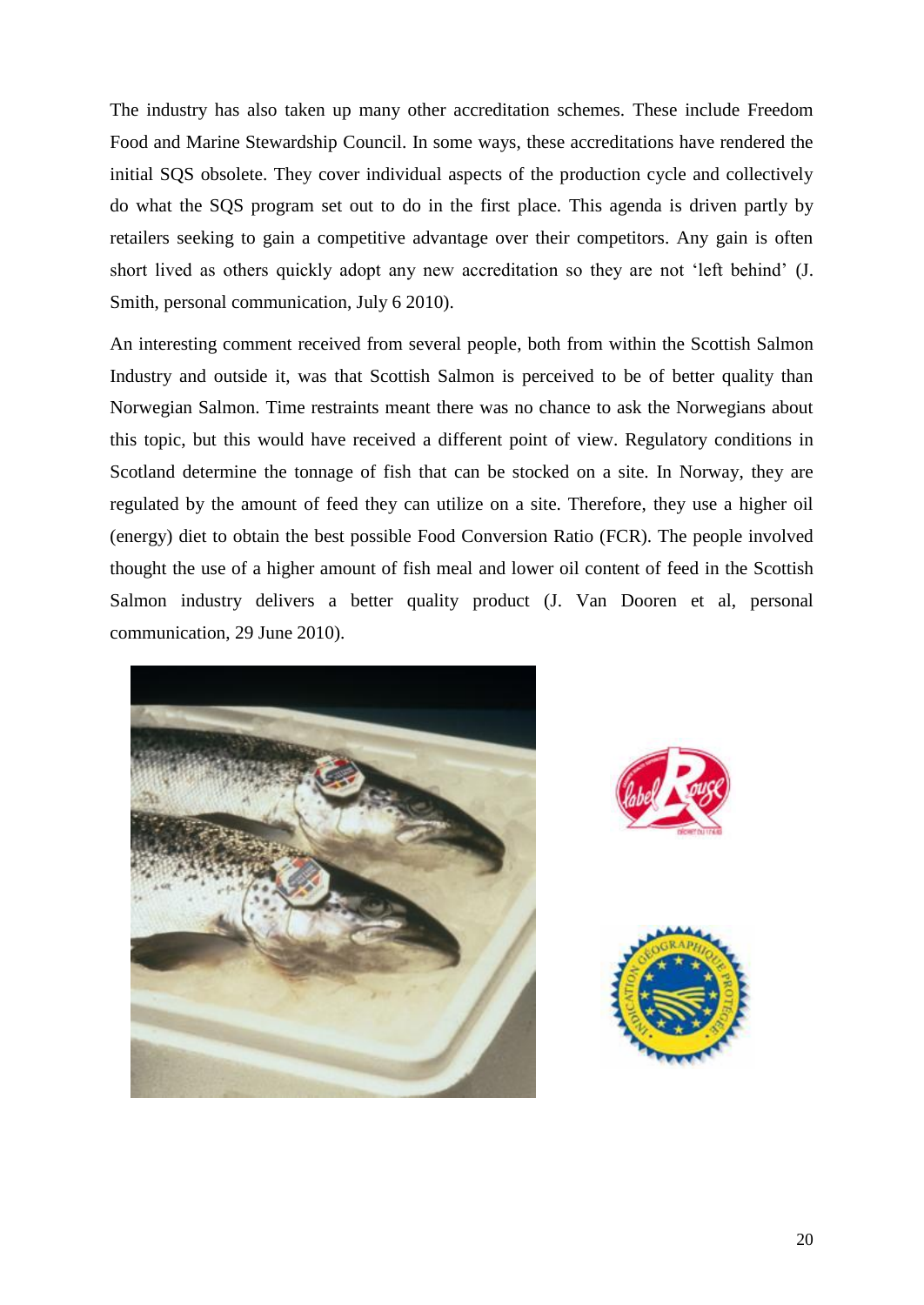

**Figure 7: Scottish Quality Salmon Industry Products**

*Source: [www.scottishsalmon.co.uk](http://www.scottishsalmon.co.uk/)*

#### **Trout Industry**

The Freshwater Trout Industry also developed a Quality Assurance (QA) system. As with the salmon experience, it encompassed all aspects of production and had a great emphasis on product quality (Figure 8).It is a useful tool for both marketing and addressing Government regulation. There is an interesting recent history to trout production in the UK. 'Scottrout' was a company established to market trout. It was a cooperative of Scottish producers. By utilizing their assets and capital collectively, a greater, more efficient outcome was achieved. It also allowed for a more streamlined supply of product to the market place. Production was able to be more closely matched to demand.

This helped to even out the boom and bust cycles that had been common place in the industry previously and also predatory pricing by the processors and retailers. Value adding of product was also developed by the business. Capital was raised from members to help set this up. The primary focus was to deliver a consistently high quality product. This was a key factor in the success of the program. Another key component in the program was the high level of farmer support. All production went through the cooperative. This program was so successful it had to be rolled out to the rest of producers in the UK to keep up with demand (M. Davis, personal communication, July 14 2010). Scottrout has since gone into receivership for various reasons.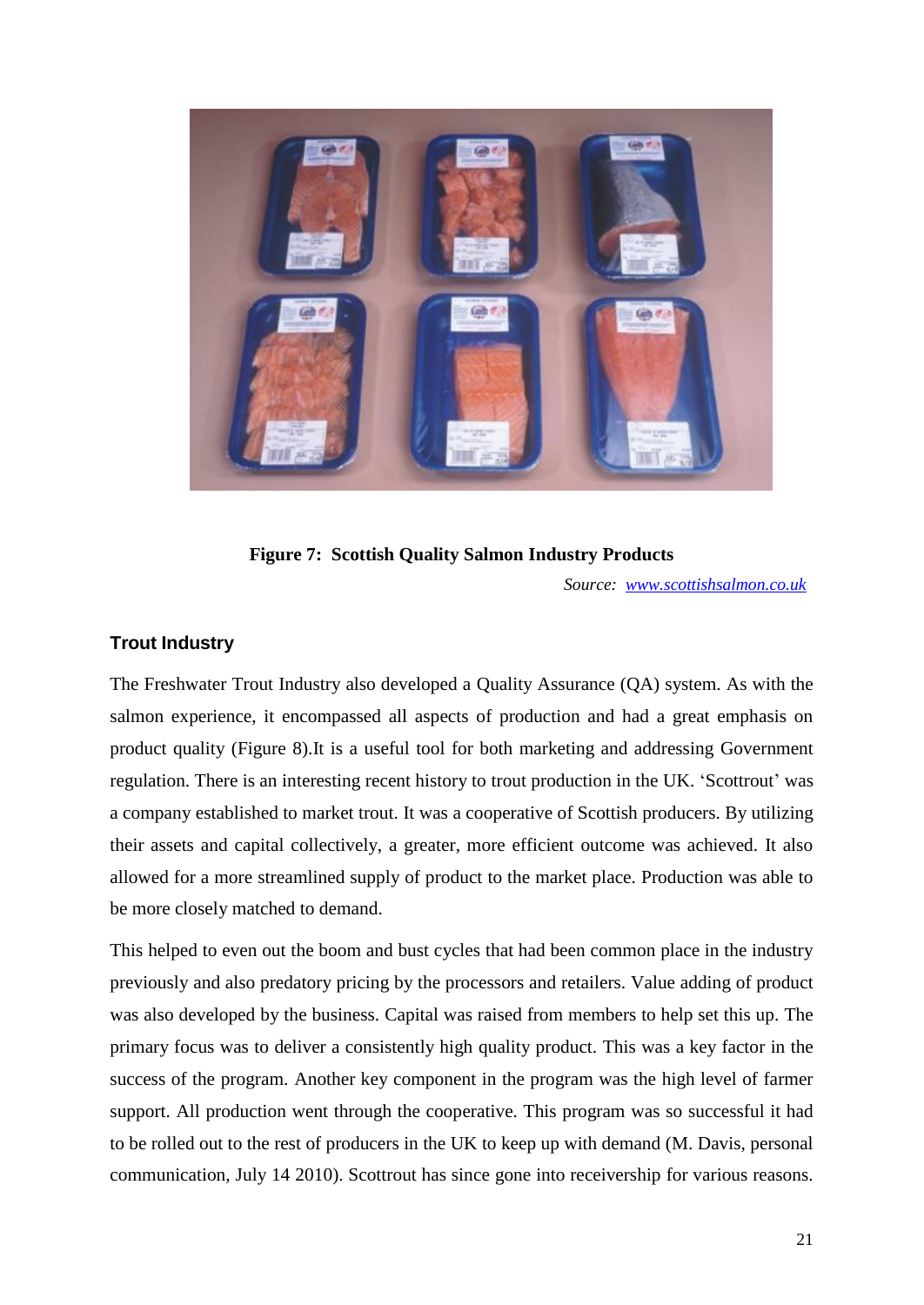A processor has purchased many of the assets and production is continuing. Supplying a quality product is still an industry priority. Addressing the taint issue was certainly a key factor contributing to the success of Scottrout when it was in production.



**Figure 8: Fresh UK trout going to Market**

*Source: M. Phillips*

#### **Innovative Technology**

One innovative approach is to clean water using Titanium dioxide  $(TiO<sub>2</sub>)$  photocatalysis. Titanium dioxide  $(TiO_2)$  photocatalysis have recently been demonstrated to rapidly degrade geosmin and MIB. When the semiconductor catalyst is illuminated with ultraviolet light, simultaneously, oxidation and reduction reactions occur. Pollutants are broken down into mineral acids, carbon dioxide and water. A commercial trial using this technology will be started in the near future (L. Lawton,personal communication, July 9 2010). Time will tell if there is a place for this technology in addressing the problem of off flavours, however it may well be something that the industry in Australia should consider trialling.

### **USA**

#### USA Catfish Industry

The production system used for Catfish is more like that used for Barramundi production in Northern Australia. Extensive earth ponds are used to raise the fish. Supplementary aeration is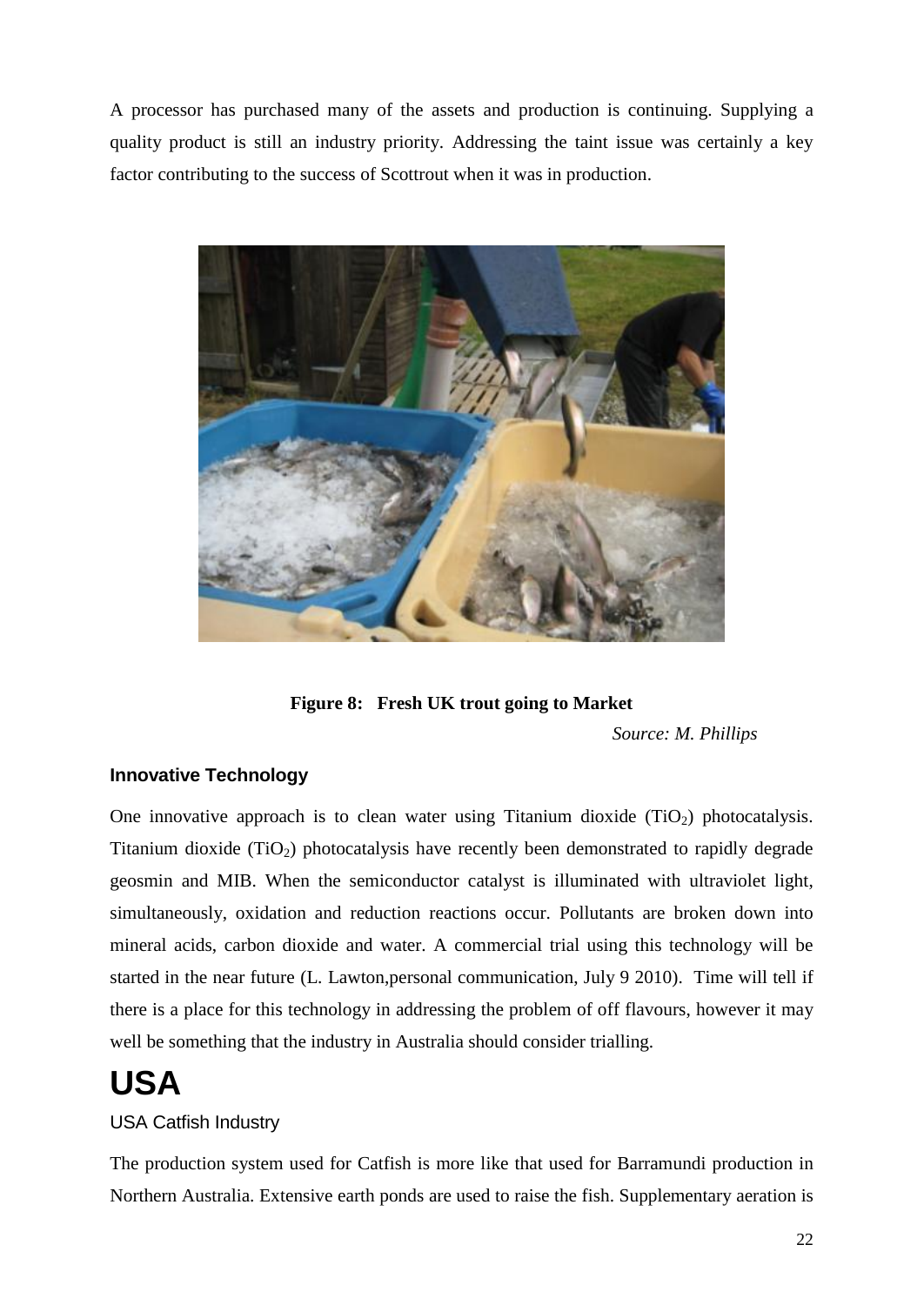required. Although many farms have adequate water to perform some water exchange, few of them do. As a result of this, they generally have much lower stocking densities than similar systems in Australia. Their diet contains less protein than a typical Barramundi diet. Water surface acreage of USA catfish ponds has dropped 42% in the last ten years (USDA, 2000, 2010).



**Figure 9: In front of one of the processing facilities owned by Heartland Catfish** *Source: M. Phillips, 2010*

The USA Channel Catfish industry is under enormous pressure at the moment. Cheaper imports have plagued the industry for a number of years now. They have more recently had to also deal with a substantial increase in production costs. The price of grain, the main component of their diet has risen substantially as a result of the mandate on ethanol production in the USA. The demand for the grain has increased, driving the prices up. Energy costs, another major input, have also risen (J. Steeby, personal communication, July 28 2010).

The Catfish sector is approaching the issue of imports on a number of fronts.

#### **Country of Origin Labelling (COL)**

In 2004, the USA Catfish Industry successfully lobbied to have the Vietnamese Industry prevented from selling their exports as 'Catfish' even though it is a species of catfish. They thought by protecting the name they used for their product, it would help with the problem. This was not the case. Basa continued to sell in the USA. Now, the Industry is trying to have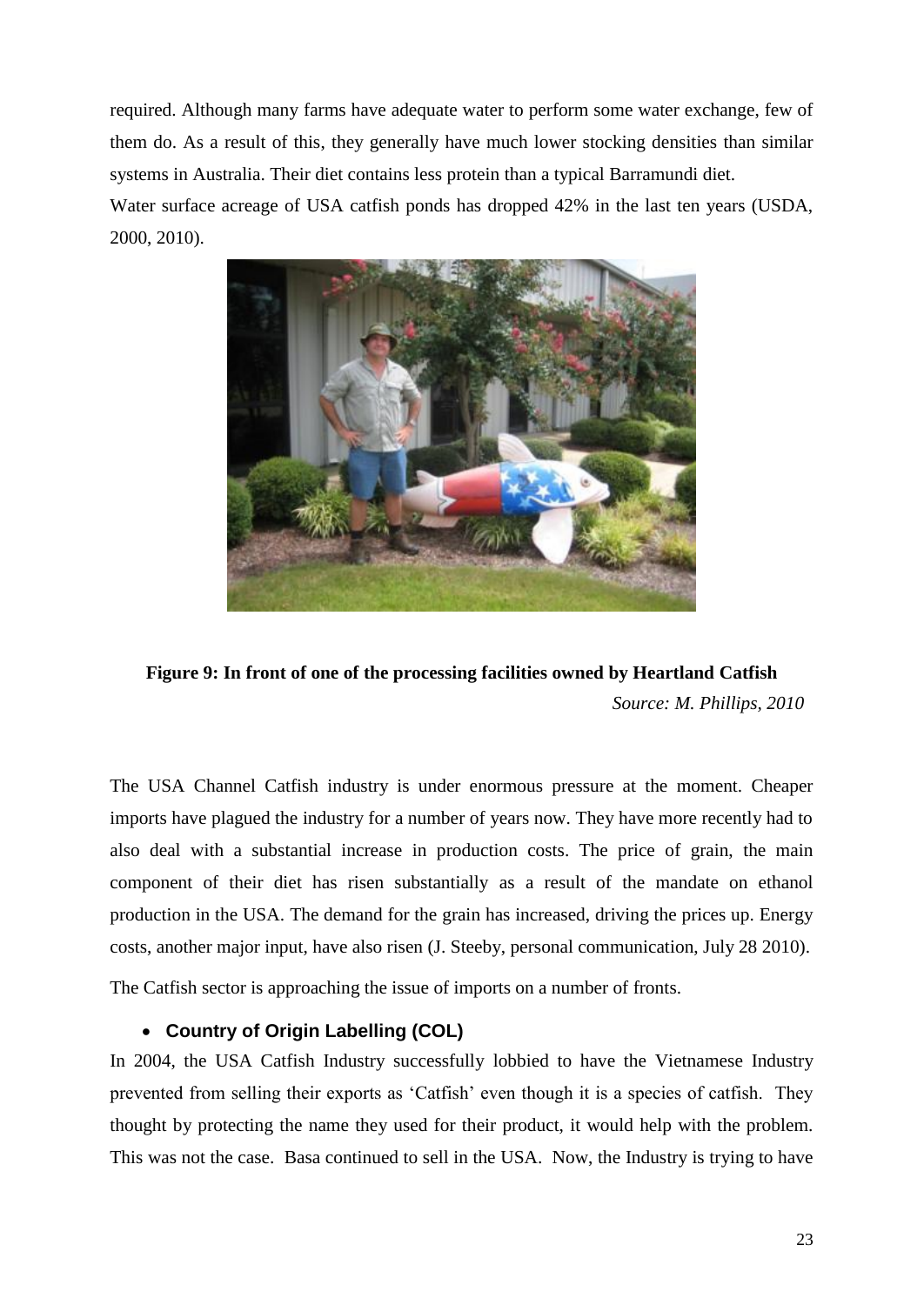this reversed so that the imported catfish has to meet the same food safety standards as the USA Catfish (A. Jones, personal communication, July 26 2010).

COL is also something the USA Catfish Industry is pursuing. It is law for retailers to display where the seafood is produced. This is not the case in the food service industry.

Over half of the Catfish produced in the USA is sold in the food service industry (Figure 9). The industry is working hard to change this. They believe that there is a percentage of the population that does care about where their food comes from and how it is produced and would choose the local product over an imported one. There is a lot of resistance to this from sectors in the food service industry, especially the fast food side of it. The food service sector is lobbying strongly against any such changes (A. Jones, personal communication, July 26 2010).

Time spent talking to industry people, indicated that there seemed to be the perception that Catfish is somewhat of a 'less than top shelf' fish. It is traditionally eaten in the south of the USA, but not widely consumed outside of this area. The industry has tried to overcome this market position, with limited results. They certainly seemed more concerned with consolidating their position in their more traditional market of the southern states of the USA where there is a large population of African Americans (J. Steeby, personal communication, July 28 2010).

Tilapia, another fish species, is making great inroads into the white flesh fish market. It is generally a good quality product and is somewhat of a newer trendy fish. We are very fortunate here in Australia that it is declared a noxious pest and thought of as vermin (or has a negative perception with the general public). If not, we would be facing similar pressure from this species. The COL is the only approach to addressing this threat. There is some Tilapia production in the USA. This is mainly sent live, or at least fresh and chilled, to high end restaurants in the North East of the nation (B. Martin, personal communication, August 20 2010). The vast majority of product coming into the USA is frozen fish fillets produced in Central and South America and SEA.

Surprisingly there was a lack of branding of local product in the USA. There is not nearly the same degree of this as there is in the UK or even Australia for that matter. This did not only relate to seafood, but was across all product lines in supermarkets. This is not what I would have expected, given the level of patriotism in the USA.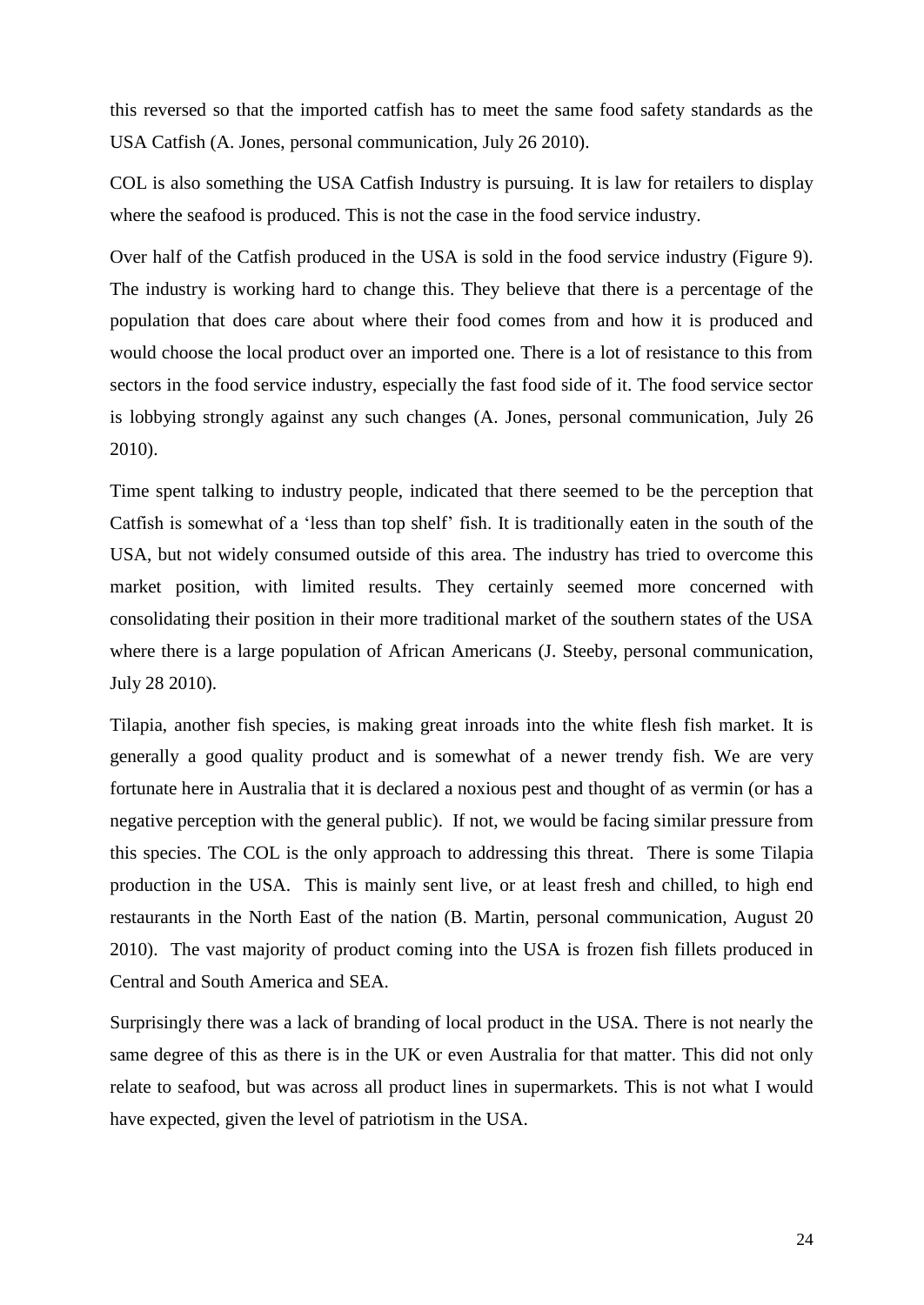#### **Food Safety**

There is a strong movement to have imported product subjected to the same food safety regulations as the domestic industry currently does. Any beef, pork or chicken imported into the USA is administered by the United States Drug Administration (USDA) and has to meet the same food safety requirements as the internal industry does. This is not the case with seafood, including the Catfish industry. The industry is lobbying hard to have this situation changed. It is currently administered by the Department of Commerce and the FDA (Food and Drug Administration) which has a much stronger agenda on free trade than the USDA does (A. Jones, personal communication, July 26 2010).

This objective should be obtainable. A decision will probably be made by the time this report is published. The industry feels this will help them significantly as the imported product will struggle to meet these stricter food safety regulations that will be imposed on them as a result of the new regulations. I think any benefit gained from this course of action will be relatively short lived. The technology exists to overcome this issue. The imported product only has to adopt and implement it. It can, and probably with time, will be overcome.

#### **Off flavour**

This is a big problem for the Catfish industry and a lot of work has been done on this topic. Most product ends up going through a handful of processors. Prior to harvest from the ponds, fish must be sent in for sampling three separate times and a positive outcome obtained for each prior to harvest. Fish are all harvested and transported live to the factory where another test is carried out prior to unloading from the truck (Figure 10). If this is tested negative, all the fish are sent back to the farm. The limitation in this process is that the degree of off flavour can vary within any one pond. Larger fish with more fat have a greater chance of having a higher level of 'off flavour'. To obtain a statistically sound sample approximately fifty fish would have to be sampled. So, by only testing one, some can occasionally get through the system D. Walker, personal communciation, July 27 2010).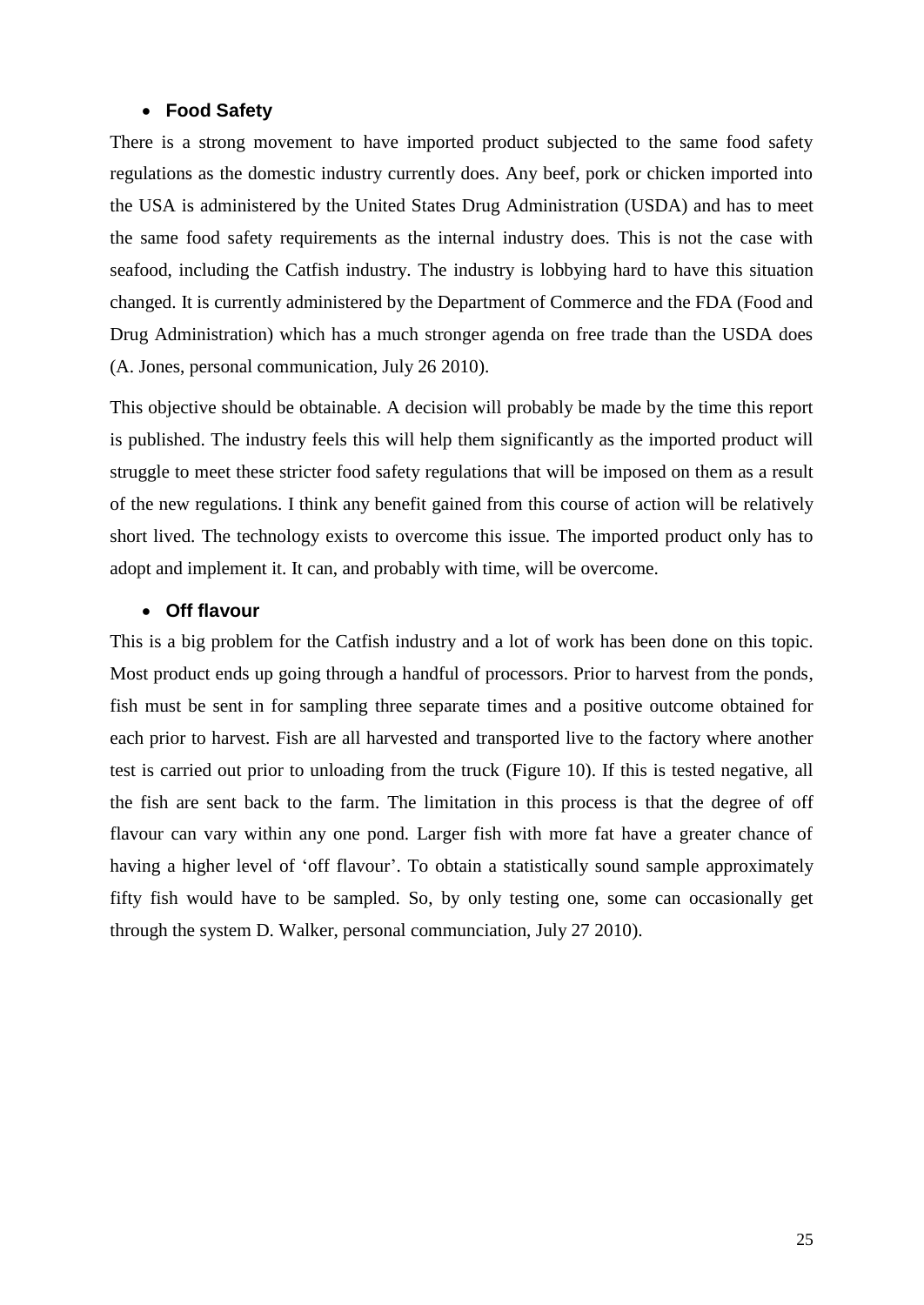

**Figure 10: Catfish are transported live to the Heartland processing facility. Four consecutive 'on flavour' tests are required prior to the fish being accepted for processing, the last test is done while the fish are still on the truck. Fish are sent back to the farm if they do not pass the test**

*Source: M. Phillips, 2010*

The industry has at its disposal a few algaecides that are effective in removing the algae that produce the off flavour. Management strategies have been developed that incorporate this into the farming system, and these have significantly reduced the incidence of this problem. Even with this, occasionally there are still issues. Farmers under great financial pressure will often try to cut costs by skimping on these preventative measures, hoping they will not have a problem. Most of them inevitably do. This will compound their financial position by forcing them to hold the fish for longer until they come 'on flavour', incurring extra feed costs (C. Tucker, personal communication, July 28 2010). These chemicals are not available to us in Australia, and probably will not be in the future. The vigorous testing is certainly something our industry could pick up on.

Purging has not been widely adopted by the Catfish industry. The extra cost is the main reason it has not been adopted. I met a Catfish farmer who does purge his product and market it directly to restaurants. The strategy of supplying consistently high quality product is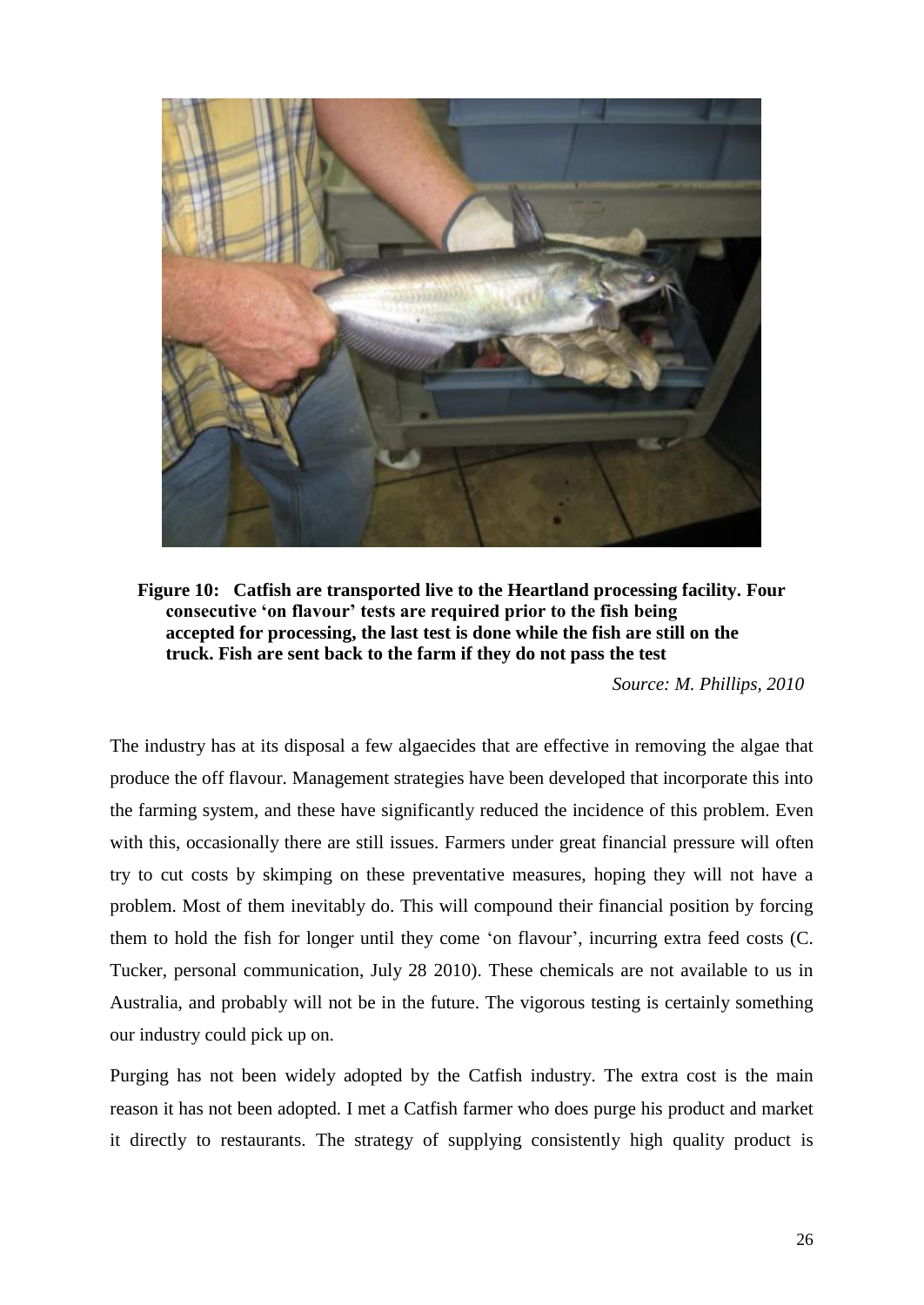proving very successful and he is struggling to keep up with demand, and his product is selling for above the market price.

#### Bacterial Floc

The adoption of Bacterial Floc Farming systems might be a possible solution to the off flavour problem. Under a traditional farming system, nitrogen from the fish is taken up by algae in the pond. Using a Bacterial Floc system, carbon is added, usually in the form of molasses. With the correct carbon to nitrogen ratio and maintenance of other water quality parameters, bacteria will dominate over the algae and a Bacterial Floc will form. This is a much more intensive farming system than the traditional algal system. It may control some of the algae responsible for off flavour.

Initial trials at PEJO Enterprises have shown that the blue green algae species, *mycrosistis,* considered to be causing the problem, can be controlled by adopting this system. Initial samples of product show there was still a detectable amount of off flavour present in the fish, although its' presence can be variable. There are obviously other sources of geosmin and/or MIB in the pond. Experience overseas has shown off flavours can still be present in floc systems (A. Stokes, personal communication, August 17 2010).

This system requires a far greater level of management than the normal pond system. There is room for improvement on the first application of this system. There are however, other positive outcomes if applying this system. A reduced environmental footprint and increased stocking densities are the main ones. For these reasons alone, the system is worth exploring further.

This system is commonly used in prawn and tilapia production around the world (Y. Aunimelech, 2009). Prior to and during the Nuffield Trip, there was only one other person around the world who has tried this production system with a species other than prawns and tilapia. He tried it with cobia and it did not work so well (A. Stokes, personal communication, August 17 2010).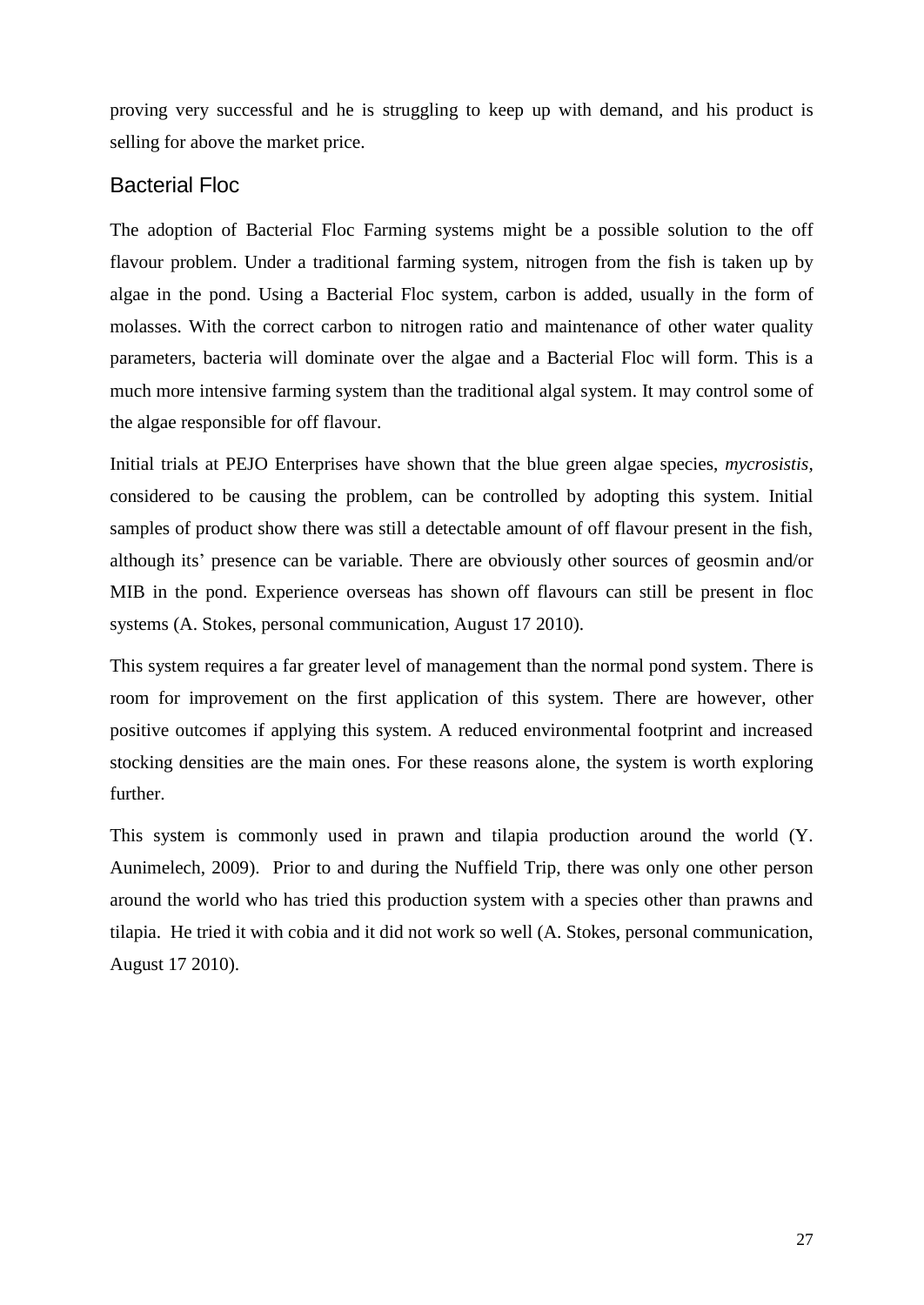## **Recommendations**

As an industry, we need to continue to differentiate and promote 'Australian Barramundi' for its' benefits over the imported product. Achieving different certifications would be an essential part of this process. These would include EMS; a high level of residue testing; and animal welfare considerations. This could be incorporated into a program similar to the SQS, possibly the Australian Quality Barramundi Program.

The expansion of COL into restaurants and the food service industry would beneficial. This is currently law in the retail sector, where it has worked well. It is not compulsory in the food service or restaurant sector where much of the higher value product ends up.

The Industry needs to persist in working on protecting the 'Barramundi' label as being Australian. It would be an excellent candidate for PGI. The term Barramundi has been used in this region for approx 40 000 years. It would be difficult to obtain PGI status with the current free trade approach of mainstream politics.

Product quality must be optimised to maintain a premium product. The issue of off flavour must be addressed and overcome by each and every farmer if the industry as a whole is to be successful in combating imports. An industry standard must be developed and adhered to, to ensure that all fish going to market have the 'on flavour' and firm flesh that the Australian consumer demands.

The industry could expand the usage of the 'Australian Grown' scheme to these products. The green triangle is a widely recognized brand and can be tailored to suit a particular species.



**BARRAMUNDI**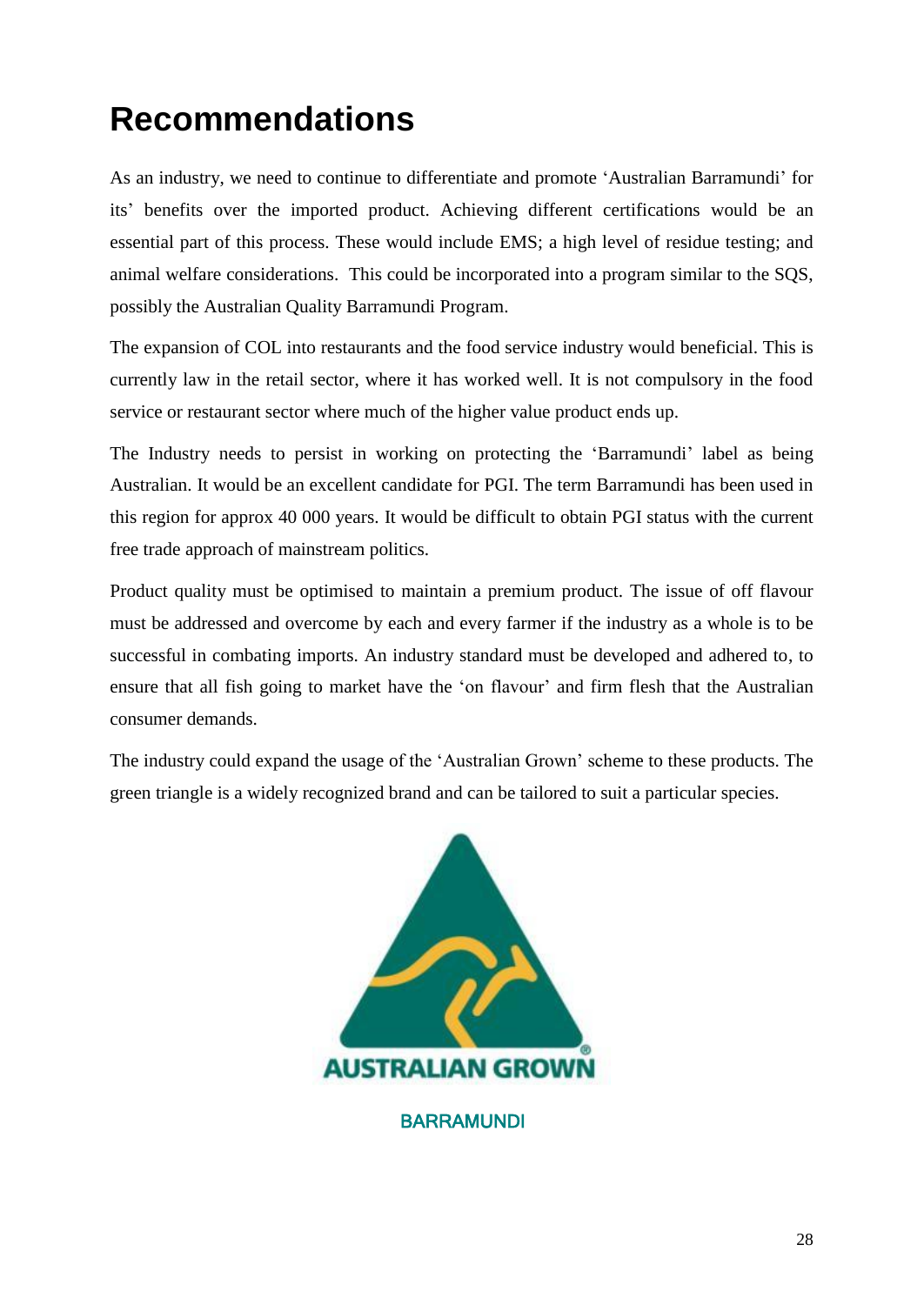The market place consists of many brands and accreditation schemes. Any new initiatives by industry must be kept as simple as possible.

The Australian Government Regulators need to consider the issue of food safety with regard to the imported product. The Australian consumer has a right to know that the food they consume is safe. This is a sensitive topic, and if not handled correctly could be potentially damaging, as it could have negative consequences across the entire sector. It would have to be done in such a way that it did not reduce demand for the Australian product, as well as the imported one.

Another idea that could be adopted is the issue of 'fair trade', as opposed to 'free trade'. Australian producers are required to operate in an environment that has limited use of chemicals, antibiotics, and are not detrimental to the environment. This is not always the case in SEA. By making the imported product meet the same strict regulations we are required to meet, would possibly help 'even the ledger' and have us on similar competitive fronts. Regulation could initially occur on the chemical residue front, as it is relatively easy to monitor. This would be difficult to adopt in the current political environment.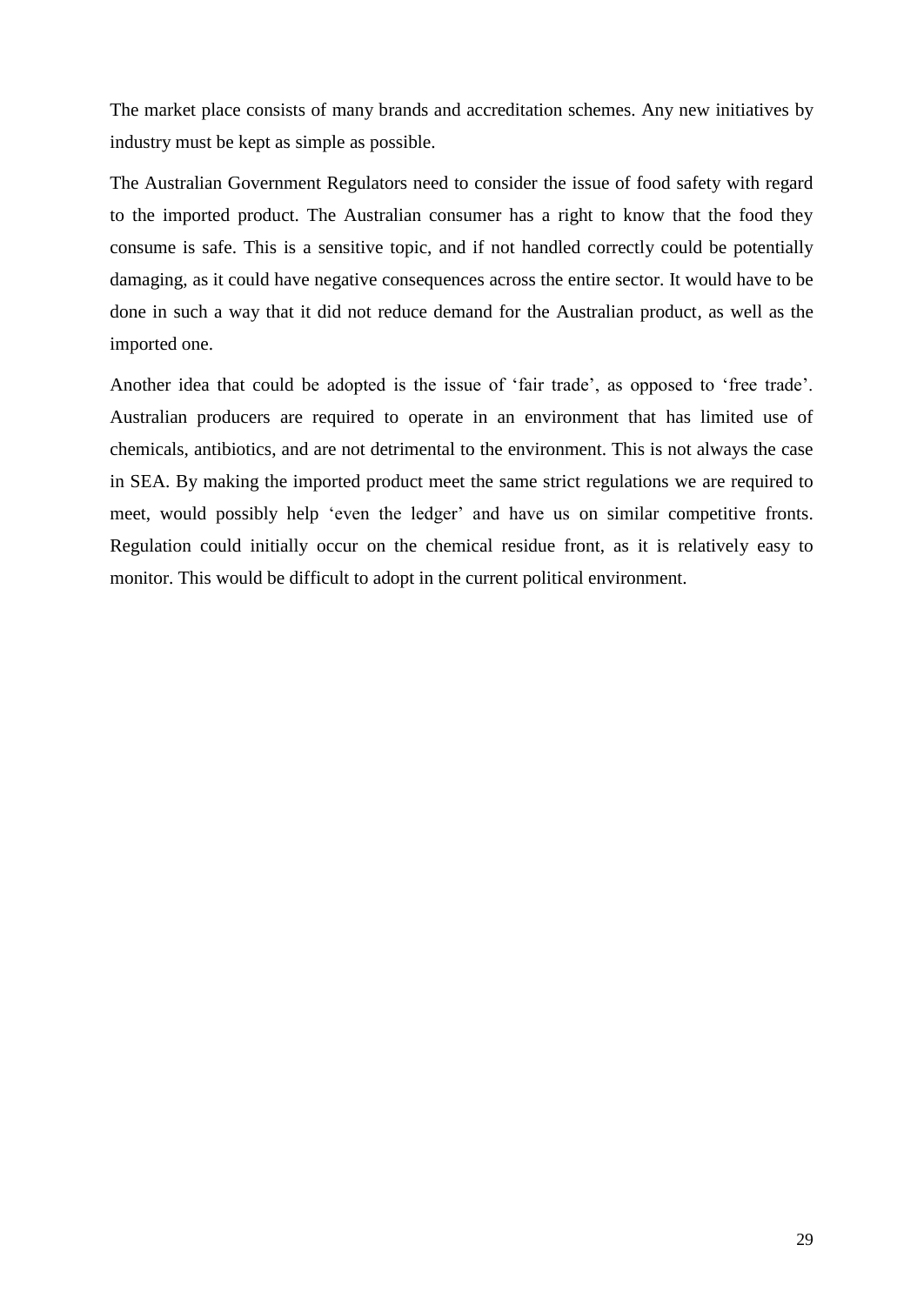### **References**

- Bellu, E. (2007). *Detection, Analysis, and Photocatalytic Destruction of Freshwater Taint Compound Geosmin.* Aberdeen, Scotland: Robert Gordon University.
- Bennett, J. (2009). *The role of regionality in marketing and branding of food.*Nuffield, Griffith, Sydney, Australia.
- Bransden, M. (2010). Fish in fish out (FIFO); net protein producer; forage fish equivalency ratio (FFER).....Are we there yet? Are we there yet? Are we there yet?
- Glencross, B. (2007). *Sustainable development of barramundi cage aquaculture at Lake Argyle.* North Beach, Western Australia: Department of Fisheries - Government of Western Australia.
- Lawley, D. B. (2010). *Repositioning Australian Farmed Barramundi:Online Consumer Survey Findings.* Sunshine Coast, Queensland: University of Sunshine Coast.
- Lior guttman, J.V. (2008). Identification of conditions underlying production of geosmin and 2-methylisoborneol in a recirculating system. *Aquaculture* , *279*, 58-91.
- Loveday, T. & Palmer, R. P. (2007). Fish Names Set a New Standard retrieved from www.seafood.net.au/new/new.item/
- Robertson, R. H. (2006). An investigation into the occurance of geosmin responsible for earthy-musty taints in UK farmed rainbow trout, *Oncorhynchus mykiss*. *Aquaculture* , 260,128-138.
- Smyth, H. E. (2006)*Exploring the potential of VIS-NIR spectroscopy to predict sensory properties of foods.* Hamilton, Queensland: Queensland Department of Primary Industries.
- Strategic Framework for Scottish Aquaculture. (2003). *A Code of Good Practice for Scottish Finfish Aquaculture.*United Kingdom: The Scottish Executive.
- Tucker, C. (2000). Off flavour problems in Aquaculture. *Reviews in Fisheries Science* , 8(1), 45-88.
- USDA (2000).*Catfish and Trout Production*. Washington, USA: United States Department of Agriculture.
- USDA (2010).*Catfish Production*. Washington, USA: United States Department of Agriculture.